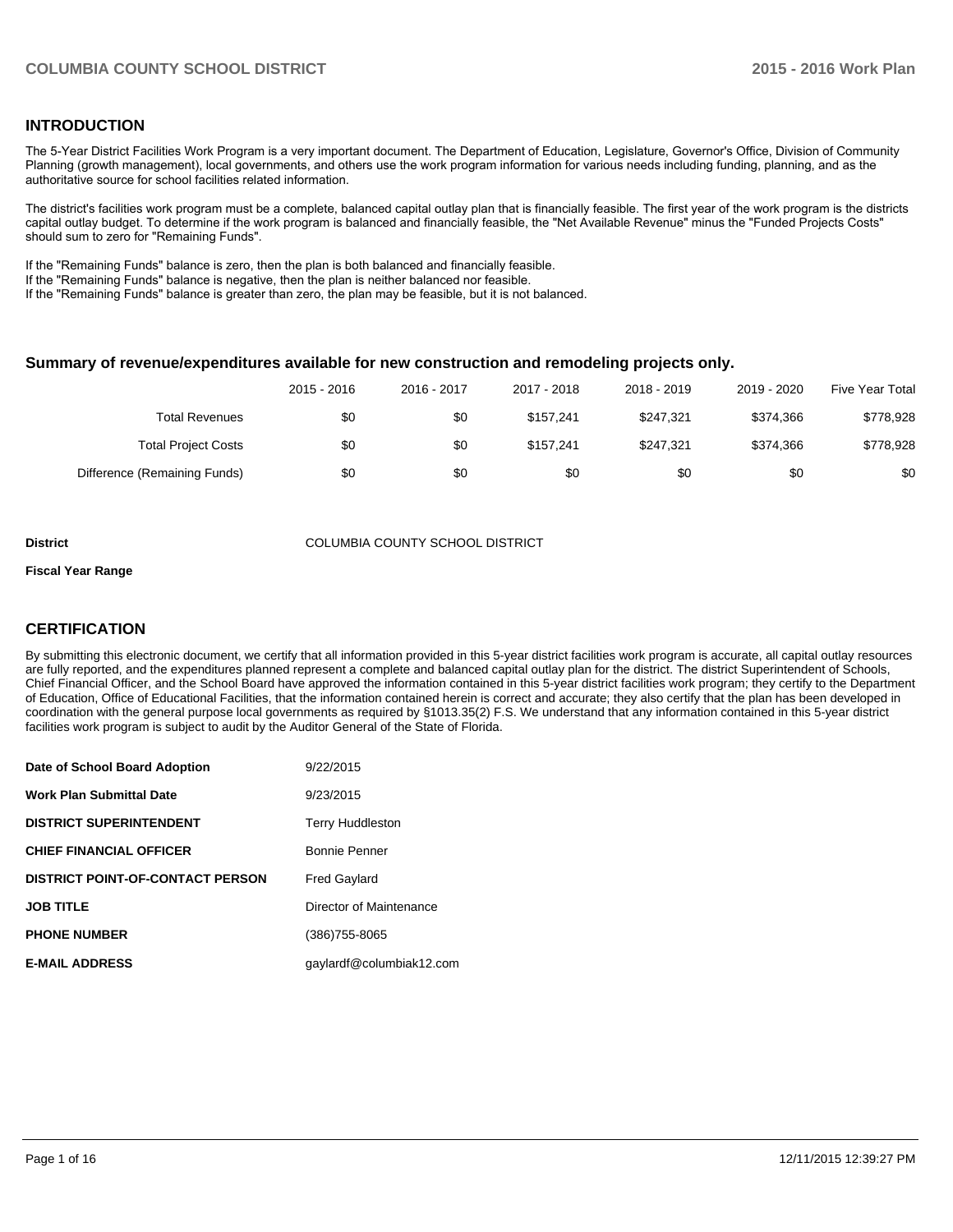# **Expenditures**

#### **Expenditure for Maintenance, Repair and Renovation from 1.50-Mills and PECO**

Annually, prior to the adoption of the district school budget, each school board must prepare a tentative district facilities work program that includes a schedule of major repair and renovation projects necessary to maintain the educational and ancillary facilities of the district.

|                           | Item                                                                                                                                                                                                                                                                                                                                                                                                                                     | 2015 - 2016<br><b>Actual Budget</b> | 2016 - 2017<br>Projected | 2017 - 2018<br>Projected | 2018 - 2019<br>Projected | 2019 - 2020<br>Projected | <b>Total</b> |  |  |  |  |  |
|---------------------------|------------------------------------------------------------------------------------------------------------------------------------------------------------------------------------------------------------------------------------------------------------------------------------------------------------------------------------------------------------------------------------------------------------------------------------------|-------------------------------------|--------------------------|--------------------------|--------------------------|--------------------------|--------------|--|--|--|--|--|
| <b>HVAC</b>               |                                                                                                                                                                                                                                                                                                                                                                                                                                          | \$61,000                            | \$75,000                 | \$35,000                 | \$50,000                 | \$50,000                 | \$271,000    |  |  |  |  |  |
|                           | Locations: CHALLENGE LEARNING CENTER, COLUMBIA CITY ELEMENTARY, COLUMBIA SENIOR HIGH, COLUMBIA SUPERINTENDENT'S<br>OFFICE, EASTSIDE ELEMENTARY, FIVE POINTS ELEMENTARY, FORT WHITE HIGH SCHOOL, FORT WHITE PUBLIC SCHOOL, LAKE<br>CITY MIDDLE, MAINTENANCE & WAREHOUSE, MELROSE ELEMENTARY, NIBLACK ELEMENTARY, PINEMOUNT SCHOOL,<br>RICHARDSON MIDDLE, SUMMERS ELEMENTARY, TRI COUNTY AVIATION MAINTENANCE ACADEMY, WESTSIDE ELEMENTARY |                                     |                          |                          |                          |                          |              |  |  |  |  |  |
| Flooring                  |                                                                                                                                                                                                                                                                                                                                                                                                                                          | \$50,000                            | \$20,000                 | \$20,000                 | \$20,000                 | \$50,000                 | \$160,000    |  |  |  |  |  |
|                           | Locations: CHALLENGE LEARNING CENTER, COLUMBIA CITY ELEMENTARY, COLUMBIA SENIOR HIGH, COLUMBIA SUPERINTENDENT'S<br>OFFICE, EASTSIDE ELEMENTARY, FIVE POINTS ELEMENTARY, FORT WHITE HIGH SCHOOL, FORT WHITE PUBLIC SCHOOL, LAKE<br>CITY MIDDLE, MAINTENANCE & WAREHOUSE, MELROSE ELEMENTARY, NIBLACK ELEMENTARY, PINEMOUNT SCHOOL,<br>RICHARDSON MIDDLE, SUMMERS ELEMENTARY, TRI COUNTY AVIATION MAINTENANCE ACADEMY, WESTSIDE ELEMENTARY |                                     |                          |                          |                          |                          |              |  |  |  |  |  |
| Roofing                   |                                                                                                                                                                                                                                                                                                                                                                                                                                          | \$25,000                            | \$25,000                 | \$25,000                 | \$25,000                 | \$75,000                 | \$175,000    |  |  |  |  |  |
| Locations:                | CHALLENGE LEARNING CENTER, COLUMBIA CITY ELEMENTARY, COLUMBIA SENIOR HIGH, COLUMBIA SUPERINTENDENT'S<br>OFFICE, EASTSIDE ELEMENTARY, FIVE POINTS ELEMENTARY, FORT WHITE HIGH SCHOOL, FORT WHITE PUBLIC SCHOOL, LAKE<br>CITY MIDDLE, MAINTENANCE & WAREHOUSE, MELROSE ELEMENTARY, NIBLACK ELEMENTARY, PINEMOUNT SCHOOL,<br>RICHARDSON MIDDLE, SUMMERS ELEMENTARY, WESTSIDE ELEMENTARY                                                     |                                     |                          |                          |                          |                          |              |  |  |  |  |  |
| Safety to Life            |                                                                                                                                                                                                                                                                                                                                                                                                                                          | \$20,000                            | \$20,000                 | \$20,000                 | \$20,000                 | \$20,000                 | \$100,000    |  |  |  |  |  |
| Locations:                | CHALLENGE LEARNING CENTER, COLUMBIA CITY ELEMENTARY, COLUMBIA SENIOR HIGH, COLUMBIA SUPERINTENDENT'S<br>OFFICE, EASTSIDE ELEMENTARY, FIVE POINTS ELEMENTARY, FORT WHITE HIGH SCHOOL, FORT WHITE PUBLIC SCHOOL, LAKE<br>CITY MIDDLE, MAINTENANCE & WAREHOUSE, MELROSE ELEMENTARY, NIBLACK ELEMENTARY, PINEMOUNT SCHOOL,<br>RICHARDSON MIDDLE, SUMMERS ELEMENTARY, WESTSIDE ELEMENTARY                                                     |                                     |                          |                          |                          |                          |              |  |  |  |  |  |
| Fencing                   |                                                                                                                                                                                                                                                                                                                                                                                                                                          | \$20,000                            | \$10,000                 | \$10,000                 | \$10,000                 | \$10,000                 | \$60,000     |  |  |  |  |  |
| Locations:                | CHALLENGE LEARNING CENTER, COLUMBIA CITY ELEMENTARY, COLUMBIA SENIOR HIGH, COLUMBIA SUPERINTENDENT'S<br>OFFICE, EASTSIDE ELEMENTARY, FIVE POINTS ELEMENTARY, FORT WHITE HIGH SCHOOL, FORT WHITE PUBLIC SCHOOL, LAKE<br>CITY MIDDLE, MAINTENANCE & WAREHOUSE, MELROSE ELEMENTARY, NIBLACK ELEMENTARY, PINEMOUNT SCHOOL,<br>RICHARDSON MIDDLE, SUMMERS ELEMENTARY, WESTSIDE ELEMENTARY                                                     |                                     |                          |                          |                          |                          |              |  |  |  |  |  |
| Parking                   |                                                                                                                                                                                                                                                                                                                                                                                                                                          | \$50,000                            | \$32,000                 | \$2,000                  | \$2,000                  | \$40,000                 | \$126,000    |  |  |  |  |  |
|                           | Locations: CHALLENGE LEARNING CENTER, COLUMBIA CITY ELEMENTARY, COLUMBIA SENIOR HIGH, EASTSIDE ELEMENTARY, FIVE POINTS<br>ELEMENTARY, FORT WHITE HIGH SCHOOL, FORT WHITE PUBLIC SCHOOL, LAKE CITY MIDDLE, MELROSE ELEMENTARY, NIBLACK<br>ELEMENTARY, PINEMOUNT SCHOOL, RICHARDSON MIDDLE, SUMMERS ELEMENTARY, WESTSIDE ELEMENTARY                                                                                                        |                                     |                          |                          |                          |                          |              |  |  |  |  |  |
| Electrical                |                                                                                                                                                                                                                                                                                                                                                                                                                                          | \$15,000                            | \$15,000                 | \$25,000                 | \$25,000                 | \$25,000                 | \$105,000    |  |  |  |  |  |
|                           | Locations: CHALLENGE LEARNING CENTER, COLUMBIA CITY ELEMENTARY, COLUMBIA SENIOR HIGH, COLUMBIA SUPERINTENDENT'S<br>OFFICE, EASTSIDE ELEMENTARY, FIVE POINTS ELEMENTARY, FORT WHITE HIGH SCHOOL, FORT WHITE PUBLIC SCHOOL, LAKE<br>CITY MIDDLE, MAINTENANCE & WAREHOUSE, MELROSE ELEMENTARY, NIBLACK ELEMENTARY, PINEMOUNT SCHOOL,<br>RICHARDSON MIDDLE, SUMMERS ELEMENTARY, WESTSIDE ELEMENTARY                                          |                                     |                          |                          |                          |                          |              |  |  |  |  |  |
| Fire Alarm                |                                                                                                                                                                                                                                                                                                                                                                                                                                          | \$10,000                            | \$20,000                 | \$10,000                 | \$25,000                 | \$25,000                 | \$90,000     |  |  |  |  |  |
|                           | Locations:  CHALLENGE LEARNING CENTER, COLUMBIA CITY ELEMENTARY, COLUMBIA SENIOR HIGH, COLUMBIA SUPERINTENDENT'S<br>OFFICE, EASTSIDE ELEMENTARY, FIVE POINTS ELEMENTARY, FORT WHITE HIGH SCHOOL, FORT WHITE PUBLIC SCHOOL, LAKE<br>CITY MIDDLE, MAINTENANCE & WAREHOUSE, MELROSE ELEMENTARY, NIBLACK ELEMENTARY, PINEMOUNT SCHOOL,<br>RICHARDSON MIDDLE, SUMMERS ELEMENTARY, WESTSIDE ELEMENTARY                                         |                                     |                          |                          |                          |                          |              |  |  |  |  |  |
| Telephone/Intercom System |                                                                                                                                                                                                                                                                                                                                                                                                                                          | \$10,000                            | \$20,000                 | \$20,000                 | \$20,000                 | \$20,000                 | \$90,000     |  |  |  |  |  |
|                           | Locations: CHALLENGE LEARNING CENTER, COLUMBIA CITY ELEMENTARY, COLUMBIA SENIOR HIGH, COLUMBIA SUPERINTENDENT'S<br>OFFICE, EASTSIDE ELEMENTARY, FIVE POINTS ELEMENTARY, FORT WHITE HIGH SCHOOL, FORT WHITE PUBLIC SCHOOL, LAKE<br>CITY MIDDLE, MAINTENANCE & WAREHOUSE, MELROSE ELEMENTARY, NIBLACK ELEMENTARY, PINEMOUNT SCHOOL,<br>RICHARDSON MIDDLE, SUMMERS ELEMENTARY, WESTSIDE ELEMENTARY                                          |                                     |                          |                          |                          |                          |              |  |  |  |  |  |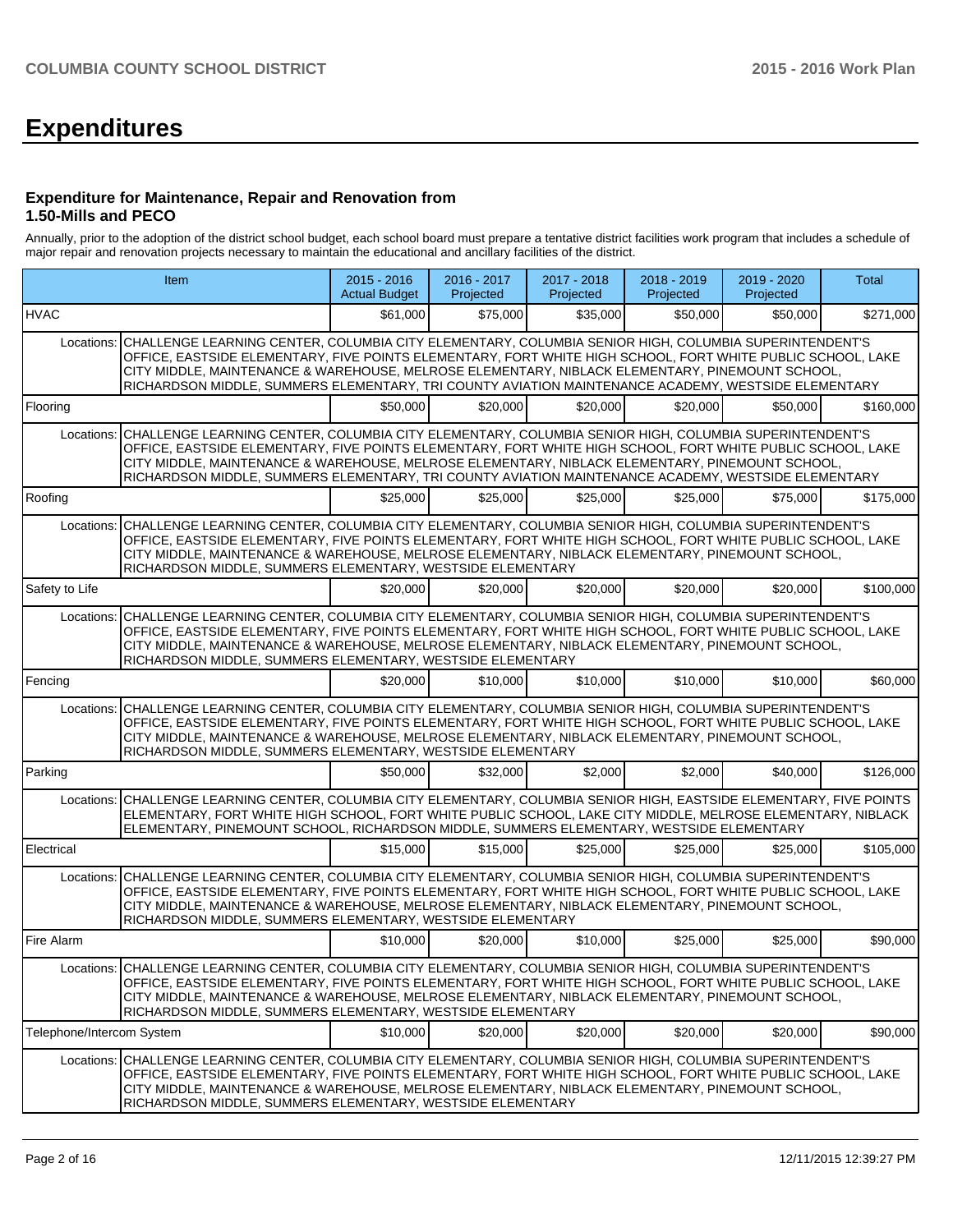| Closed Circuit Television                                                                                                                                                                                                                                                                                                                                                                                                                |                                                                                                                                                                                                                                                                                                                                                                                                  | \$1,000   | \$1,000   | \$1,000   | \$1,000   | \$1,000   | \$5,000     |  |  |  |  |
|------------------------------------------------------------------------------------------------------------------------------------------------------------------------------------------------------------------------------------------------------------------------------------------------------------------------------------------------------------------------------------------------------------------------------------------|--------------------------------------------------------------------------------------------------------------------------------------------------------------------------------------------------------------------------------------------------------------------------------------------------------------------------------------------------------------------------------------------------|-----------|-----------|-----------|-----------|-----------|-------------|--|--|--|--|
|                                                                                                                                                                                                                                                                                                                                                                                                                                          | Locations:  CHALLENGE LEARNING CENTER, COLUMBIA CITY ELEMENTARY, COLUMBIA SENIOR HIGH, COLUMBIA SUPERINTENDENT'S<br>OFFICE, EASTSIDE ELEMENTARY, FIVE POINTS ELEMENTARY, FORT WHITE HIGH SCHOOL, FORT WHITE PUBLIC SCHOOL, LAKE<br>CITY MIDDLE, MAINTENANCE & WAREHOUSE, MELROSE ELEMENTARY, NIBLACK ELEMENTARY, PINEMOUNT SCHOOL,<br>RICHARDSON MIDDLE, SUMMERS ELEMENTARY, WESTSIDE ELEMENTARY |           |           |           |           |           |             |  |  |  |  |
| <b>Paint</b>                                                                                                                                                                                                                                                                                                                                                                                                                             |                                                                                                                                                                                                                                                                                                                                                                                                  | \$25,000  | \$25,000  | \$25,000  | \$25,000  | \$0       | \$100,000   |  |  |  |  |
|                                                                                                                                                                                                                                                                                                                                                                                                                                          | Locations:  CHALLENGE LEARNING CENTER, COLUMBIA CITY ELEMENTARY, COLUMBIA SENIOR HIGH, COLUMBIA SUPERINTENDENT'S<br>OFFICE, EASTSIDE ELEMENTARY, FIVE POINTS ELEMENTARY, FORT WHITE HIGH SCHOOL, FORT WHITE PUBLIC SCHOOL, LAKE<br>CITY MIDDLE, MAINTENANCE & WAREHOUSE, MELROSE ELEMENTARY, NIBLACK ELEMENTARY, PINEMOUNT SCHOOL,<br>RICHARDSON MIDDLE, SUMMERS ELEMENTARY, WESTSIDE ELEMENTARY |           |           |           |           |           |             |  |  |  |  |
| Maintenance/Repair                                                                                                                                                                                                                                                                                                                                                                                                                       |                                                                                                                                                                                                                                                                                                                                                                                                  | \$27,562  | \$41,148  | \$49,186  | \$43,096  | \$20,835  | \$181,827   |  |  |  |  |
| Locations: CHALLENGE LEARNING CENTER, COLUMBIA CITY ELEMENTARY, COLUMBIA SENIOR HIGH, COLUMBIA SUPERINTENDENT'S<br>OFFICE, EASTSIDE ELEMENTARY, FIVE POINTS ELEMENTARY, FORT WHITE HIGH SCHOOL, FORT WHITE PUBLIC SCHOOL, LAKE<br>CITY MIDDLE, MAINTENANCE & WAREHOUSE, MELROSE ELEMENTARY, NIBLACK ELEMENTARY, PINEMOUNT SCHOOL,<br>RICHARDSON MIDDLE, SUMMERS ELEMENTARY, TRI COUNTY AVIATION MAINTENANCE ACADEMY, WESTSIDE ELEMENTARY |                                                                                                                                                                                                                                                                                                                                                                                                  |           |           |           |           |           |             |  |  |  |  |
|                                                                                                                                                                                                                                                                                                                                                                                                                                          | Sub Total: I                                                                                                                                                                                                                                                                                                                                                                                     | \$314,562 | \$304,148 | \$242,186 | \$266,096 | \$336,835 | \$1,463,827 |  |  |  |  |

| <b>PECO Maintenance Expenditures</b> | \$261,875 | \$366,625 | \$407,493  | \$482,959   | \$521,835   | \$2,040,787 |
|--------------------------------------|-----------|-----------|------------|-------------|-------------|-------------|
| 1.50 Mill Sub Total: I               | \$157,687 | \$22,523  | (\$80,307) | (\$131,863) | (\$100,000) | (\$131,960) |

| Other Items             |                                                                                                                                                                                                                                                                                                                                                                                                | $2015 - 2016$<br><b>Actual Budget</b> | $2016 - 2017$<br>Projected | 2017 - 2018<br>Projected | $2018 - 2019$<br>Projected | $2019 - 2020$<br>Projected | Total       |  |  |
|-------------------------|------------------------------------------------------------------------------------------------------------------------------------------------------------------------------------------------------------------------------------------------------------------------------------------------------------------------------------------------------------------------------------------------|---------------------------------------|----------------------------|--------------------------|----------------------------|----------------------------|-------------|--|--|
| Wireless Infrastructure |                                                                                                                                                                                                                                                                                                                                                                                                | \$25,000                              | \$45,000                   | \$45,000                 | \$45,000                   | \$45,000                   | \$205,000   |  |  |
|                         | Locations CHALLENGE LEARNING CENTER, COLUMBIA CITY ELEMENTARY, COLUMBIA SENIOR HIGH, COLUMBIA SUPERINTENDENT'S<br>OFFICE, EASTSIDE ELEMENTARY, FIVE POINTS ELEMENTARY, FORT WHITE HIGH SCHOOL, FORT WHITE PUBLIC SCHOOL,<br>LAKE CITY MIDDLE, MAINTENANCE & WAREHOUSE, MELROSE ELEMENTARY, NIBLACK ELEMENTARY, PINEMOUNT SCHOOL,<br>RICHARDSON MIDDLE, SUMMERS ELEMENTARY, WESTSIDE ELEMENTARY |                                       |                            |                          |                            |                            |             |  |  |
| Playground Equipment    |                                                                                                                                                                                                                                                                                                                                                                                                | \$80,000                              | \$40,000                   | \$40,000                 | \$40,000                   | \$40,000                   | \$240,000   |  |  |
|                         | Locations COLUMBIA CITY ELEMENTARY, EASTSIDE ELEMENTARY, FIVE POINTS ELEMENTARY, FORT WHITE PUBLIC SCHOOL, MELROSE<br>ELEMENTARY, NIBLACK ELEMENTARY, PINEMOUNT SCHOOL, SUMMERS ELEMENTARY, WESTSIDE ELEMENTARY                                                                                                                                                                                |                                       |                            |                          |                            |                            |             |  |  |
|                         | Total:                                                                                                                                                                                                                                                                                                                                                                                         | \$419,562                             | \$389,148                  | \$327,186                | \$351,096                  | \$421,835                  | \$1,908,827 |  |  |

# **Local 1.50 Mill Expenditure For Maintenance, Repair and Renovation**

Anticipated expenditures expected from local funding sources over the years covered by the current work plan.

| Item                                      | $2015 - 2016$<br><b>Actual Budget</b> | 2016 - 2017<br>Projected | 2017 - 2018<br>Projected | $2018 - 2019$<br>Projected | $2019 - 2020$<br>Projected | Total       |
|-------------------------------------------|---------------------------------------|--------------------------|--------------------------|----------------------------|----------------------------|-------------|
| Remaining Maint and Repair from 1.5 Mills | \$157,687                             | \$22,523                 | (\$80,307)               | (\$131,863)                | (\$100,000)                | (\$131,960) |
| Maintenance/Repair Salaries               | \$0                                   | \$0                      | \$0                      | \$0                        | \$0                        | <b>\$01</b> |
| <b>School Bus Purchases</b>               | \$244,116                             | \$450,000                | \$325,000                | \$325,000                  | \$325,000                  | \$1,669,116 |
| <b>Other Vehicle Purchases</b>            | \$0                                   | \$181,269                | \$0                      | \$0                        | \$0                        | \$181,269   |
| Capital Outlay Equipment                  | \$25,000                              | \$50,000                 | \$50,000                 | \$50,000                   | \$50,000                   | \$225,000   |
| Rent/Lease Payments                       | \$0                                   | \$0                      | \$0                      | \$0                        | \$0                        | <b>\$01</b> |
| ICOP Debt Service                         | \$1,767,288                           | \$1,767,288              | \$1,767,288              | \$1,767,288                | \$1,767,288                | \$8,836,440 |
| Rent/Lease Relocatables                   | \$0                                   | \$0                      | \$0                      | \$0                        | \$0                        | \$0         |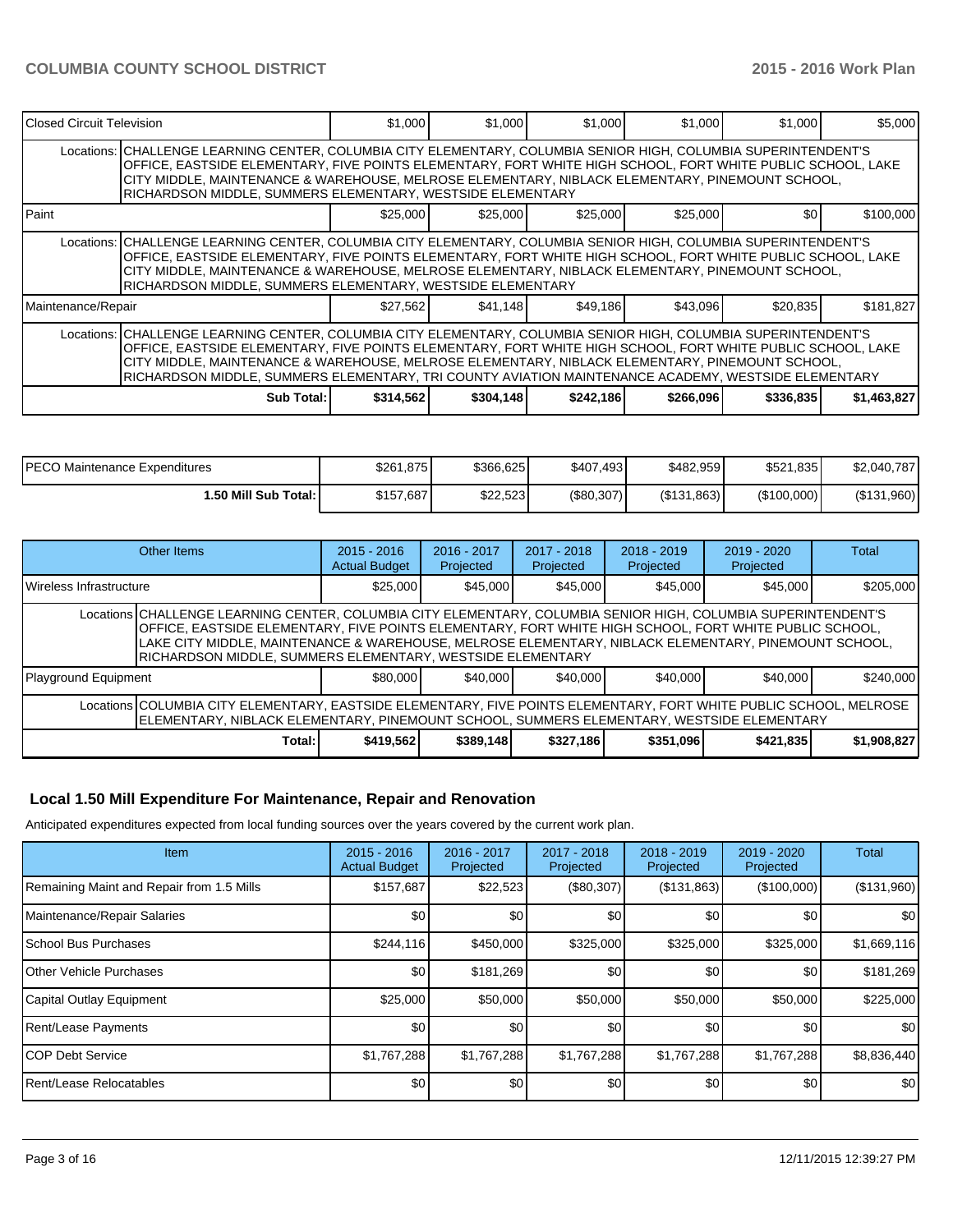| <b>Local Expenditure Totals:</b>                             | \$3,857,316 | \$3,895,080 | \$3,775,981 | \$3,724,425 | \$3,636,288 | \$18,889,090     |
|--------------------------------------------------------------|-------------|-------------|-------------|-------------|-------------|------------------|
| <b>Energy Contract - Debt Service</b>                        | \$519,225   | \$0         | \$0         | \$0         | \$0         | \$519,225        |
| Technology                                                   | \$500,000   | \$750,000   | \$1,000,000 | \$1,000,000 | \$1,000,000 | \$4,250,000      |
| Other Vehicle Lease                                          | \$50,000    | \$80,000    | \$120,000   | \$120,000   | \$0         | \$370,000        |
| Qualified Zone Academy Bonds (QZAB)                          | \$0         | \$0         | \$0         | \$0         | \$0         | \$0              |
| Qualified School Construction Bonds (QSCB)                   | \$0         | \$0         | \$0         | \$0         | \$0         | \$0 <sub>1</sub> |
| Premiums for Property Casualty Insurance - 1011.71<br>(4a,b) | \$594,000   | \$594,000   | \$594,000   | \$594,000   | \$594,000   | \$2,970,000      |
| Special Facilities Construction Account                      | \$0         | \$0         | \$0         | \$0         | \$0         | \$0 <sub>1</sub> |
| s.1011.14 Debt Service                                       | \$0         | \$0         | \$0         | \$0         | \$0         | \$0              |
| <b>Environmental Problems</b>                                | \$0         | \$0         | \$0         | \$0         | \$0         | \$0              |

# **Revenue**

### **1.50 Mill Revenue Source**

Schedule of Estimated Capital Outlay Revenue from each currently approved source which is estimated to be available for expenditures on the projects included in the tentative district facilities work program. All amounts are NET after considering carryover balances, interest earned, new COP's, 1011.14 and 1011.15 loans, etc. Districts cannot use 1.5-Mill funds for salaries except for those explicitly associated with maintenance/repair projects. (1011.71 (5), F.S.)

| Item                                                                             | Fund | $2015 - 2016$<br><b>Actual Value</b> | $2016 - 2017$<br>Projected | 2017 - 2018<br>Projected | $2018 - 2019$<br>Projected | $2019 - 2020$<br>Projected | Total            |
|----------------------------------------------------------------------------------|------|--------------------------------------|----------------------------|--------------------------|----------------------------|----------------------------|------------------|
| (1) Non-exempt property<br>assessed valuation                                    |      | \$2,622,522,192                      | \$2,648,747,413            | \$2,675,234,887          | \$2,701,987,235            | \$2,729,007,107            | \$13,377,498,834 |
| (2) The Millege projected for<br>discretionary capital outlay per<br>s.1011.71   |      | 1.50                                 | 1.50 I                     | 1.50                     | 1.50                       | 1.50                       |                  |
| (3) Full value of the 1.50-Mill<br>discretionary capital outlay per<br>s.1011.71 |      | \$4,405,837                          | \$4,449,896                | \$4,494,395              | \$4,539,339                | \$4,584,732                | \$22,474,199     |
| (4) Value of the portion of the 1.50<br>-Mill ACTUALLY levied                    | 370  | \$3,776,432                          | \$3,814,196                | \$3,852,338              | \$3,890,862                | \$3,929,770                | \$19,263,598     |
| $(5)$ Difference of lines (3) and (4)                                            |      | \$629,405                            | \$635,700                  | \$642,057                | \$648,477                  | \$654,962                  | \$3,210,601      |

# **PECO Revenue Source**

The figure in the row designated "PECO Maintenance" will be subtracted from funds available for new construction because PECO maintenance dollars cannot be used for new construction.

| Item                          | Fund | $2015 - 2016$<br><b>Actual Budget</b> | 2016 - 2017<br>Projected | 2017 - 2018<br>Projected | $2018 - 2019$<br>Projected | $2019 - 2020$<br>Projected | Total       |
|-------------------------------|------|---------------------------------------|--------------------------|--------------------------|----------------------------|----------------------------|-------------|
| IPECO New Construction        | 340  | \$0                                   | \$0 <sub>1</sub>         | \$0                      | \$0                        | \$0                        | \$0         |
| PECO Maintenance Expenditures |      | \$261.875                             | \$366.625                | \$407.493                | \$482.959                  | \$521.835                  | \$2.040.787 |
|                               |      | \$261.875                             | \$366,625                | \$407.493                | \$482.959                  | \$521.835                  | \$2.040.787 |

### **CO & DS Revenue Source**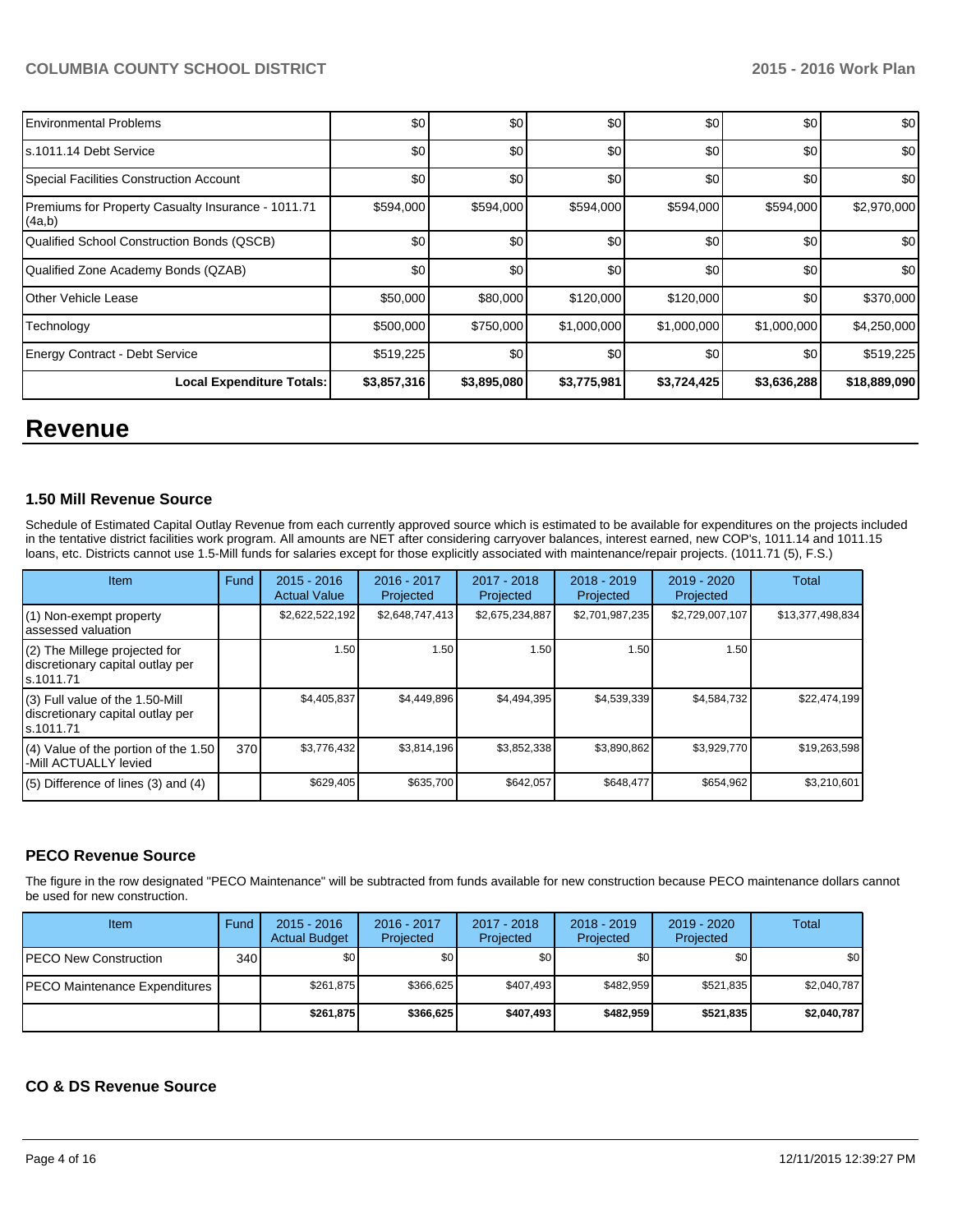Revenue from Capital Outlay and Debt Service funds.

| Item                                               | Fund | $2015 - 2016$<br><b>Actual Budget</b> | 2016 - 2017<br>Projected | $2017 - 2018$<br>Projected | $2018 - 2019$<br>Projected | 2019 - 2020<br>Projected | Total     |
|----------------------------------------------------|------|---------------------------------------|--------------------------|----------------------------|----------------------------|--------------------------|-----------|
| ICO & DS Cash Flow-through<br><b>I</b> Distributed | 360  | \$78.462                              | \$78,462                 | \$78,462                   | \$78.462                   | \$78.462                 | \$392,310 |
| ICO & DS Interest on<br>Undistributed CO           | 360  | \$2,422                               | \$2,422                  | \$2,422                    | \$2,422                    | \$2,422                  | \$12,110  |
|                                                    |      | \$80,884                              | \$80,884                 | \$80,884                   | \$80,884                   | \$80,884                 | \$404,420 |

#### **Fair Share Revenue Source**

Nothing reported for this section. All legally binding commitments for proportionate fair-share mitigation for impacts on public school facilities must be included in the 5-year district work program.

**Sales Surtax Referendum**

Specific information about any referendum for a 1-cent or ½-cent surtax referendum during the previous year.

**Did the school district hold a surtax referendum during the past fiscal year 2014 - 2015?**

No

# **Additional Revenue Source**

Any additional revenue sources

| Item                                                                                                   | $2015 - 2016$<br><b>Actual Value</b> | 2016 - 2017<br>Projected | 2017 - 2018<br>Projected | $2018 - 2019$<br>Projected | 2019 - 2020<br>Projected | Total |
|--------------------------------------------------------------------------------------------------------|--------------------------------------|--------------------------|--------------------------|----------------------------|--------------------------|-------|
| Proceeds from a s.1011.14/15 F.S. Loans                                                                | \$0                                  | \$0                      | \$0                      | \$0                        | \$0                      | \$0   |
| District Bonds - Voted local bond<br>referendum proceeds per s.9, Art VII<br><b>State Constitution</b> | \$0                                  | \$0                      | \$0                      | \$0                        | \$0                      | \$0   |
| Proceeds from Special Act Bonds                                                                        | \$0                                  | \$0                      | \$0                      | \$0                        | \$0                      | \$0   |
| Estimated Revenue from CO & DS Bond<br>Sale                                                            | \$0                                  | \$0                      | \$0                      | \$0                        | \$0                      | \$0   |
| <b>Proceeds from Voted Capital</b><br>Improvements millage                                             | \$0                                  | \$0                      | \$0                      | \$0                        | \$0                      | \$0   |
| Other Revenue for Other Capital Projects                                                               | \$0                                  | \$0                      | \$0                      | \$0                        | \$0                      | \$0   |
| Proceeds from 1/2 cent sales surtax<br>authorized by school board                                      | \$0                                  | \$0                      | \$0                      | \$0                        | \$0                      | \$0   |
| Proceeds from local governmental<br>infrastructure sales surtax                                        | \$0                                  | \$0                      | \$0                      | \$0                        | \$0                      | \$0   |
| Proceeds from Certificates of<br>Participation (COP's) Sale                                            | \$0                                  | \$0                      | \$0                      | \$0                        | \$0                      | \$0   |
| Classrooms First Bond proceeds amount<br>authorized in FY 1997-98                                      | \$0                                  | \$0                      | \$0                      | \$0                        | \$0                      | \$0   |
| <b>Classrooms for Kids</b>                                                                             | \$0                                  | \$0                      | \$0                      | \$0                        | \$0                      | \$0   |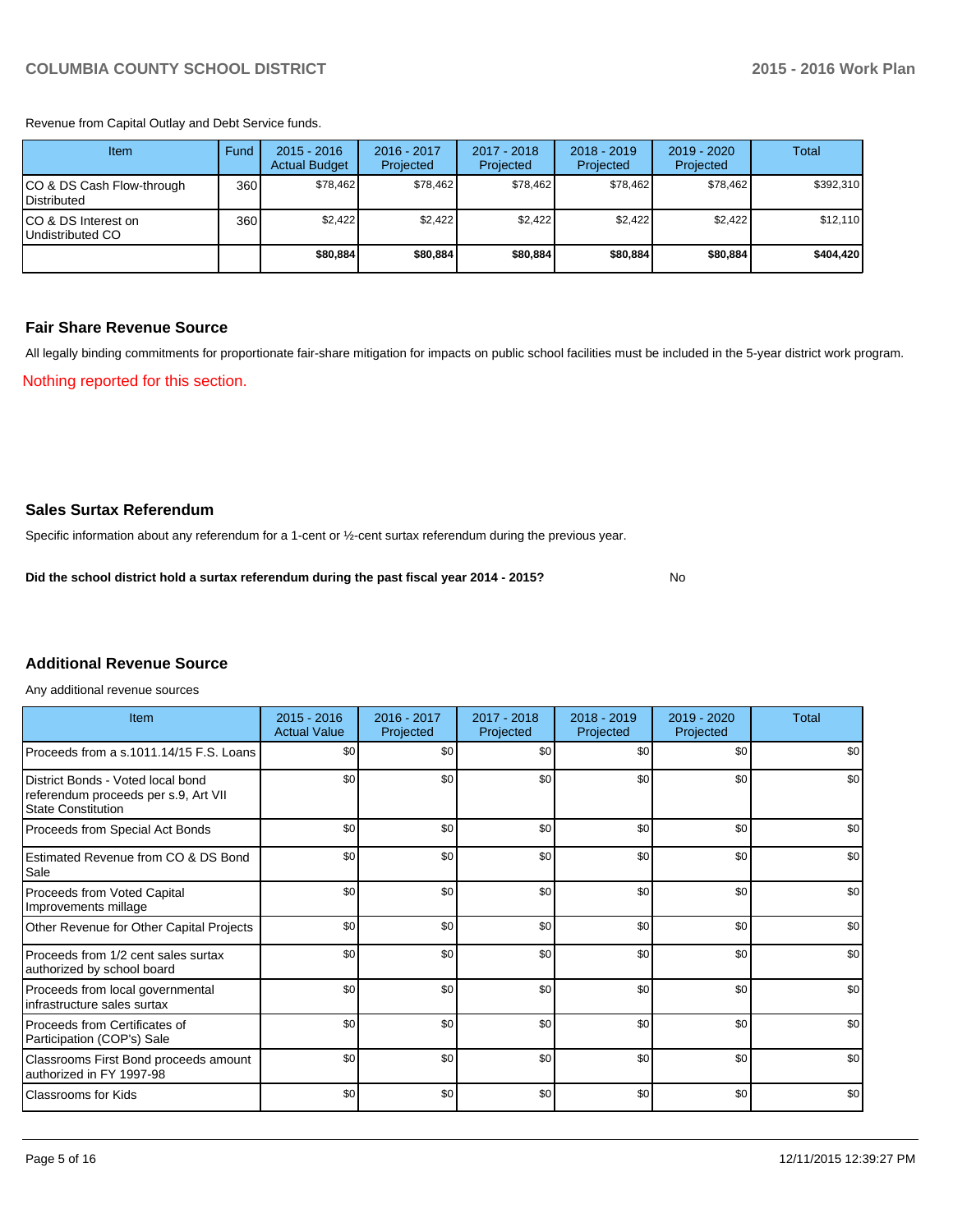| <b>District Equity Recognition</b>                                                                                        | \$0         | \$0 | \$0 | \$0              | \$0 | \$0         |
|---------------------------------------------------------------------------------------------------------------------------|-------------|-----|-----|------------------|-----|-------------|
| <b>Federal Grants</b>                                                                                                     | \$0         | \$0 | \$0 | \$0              | \$0 | \$0         |
| Proportionate share mitigation (actual<br>cash revenue only, not in kind donations)                                       | \$0         | \$0 | \$0 | \$0              | \$0 | \$0         |
| Impact fees received                                                                                                      | \$0         | \$0 | \$0 | \$0              | \$0 | \$0         |
| Private donations                                                                                                         | \$0         | \$0 | \$0 | \$0              | \$0 | \$0         |
| Grants from local governments or not-for-<br>profit organizations                                                         | \$0         | \$0 | \$0 | \$0              | \$0 | \$0         |
| Interest, Including Profit On Investment                                                                                  | \$0         | \$0 | \$0 | \$0              | \$0 | \$0         |
| Revenue from Bonds pledging proceeds<br>from 1 cent or 1/2 cent Sales Surtax                                              | \$0         | \$0 | \$0 | \$0              | \$0 | \$0         |
| <b>Total Fund Balance Carried Forward</b>                                                                                 | \$816,484   | \$0 | \$0 | \$0              | \$0 | \$816,484   |
| General Capital Outlay Obligated Fund<br><b>Balance Carried Forward From Total</b><br><b>Fund Balance Carried Forward</b> | \$0         | \$0 | \$0 | \$0              | \$0 | \$0         |
| <b>Special Facilities Construction Account</b>                                                                            | \$0         | \$0 | \$0 | \$0              | \$0 | \$0         |
| One Cent - 1/2 Cent Sales Surtax Debt<br>Service From Total Fund Balance Carried<br>Forward                               | \$0         | \$0 | \$0 | $s$ <sub>0</sub> | \$0 | \$0         |
| Capital Outlay Projects Funds Balance<br>Carried Forward From Total Fund<br><b>Balance Carried Forward</b>                | (\$816,484) | \$0 | \$0 | \$0              | \$0 | (\$816,484) |
| <b>Subtotal</b>                                                                                                           | \$0         | \$0 | \$0 | \$0              | \$0 | \$0         |

# **Total Revenue Summary**

| <b>Item Name</b>                                                | $2015 - 2016$<br><b>Budget</b> | 2016 - 2017<br>Projected | 2017 - 2018<br>Projected | $2018 - 2019$<br>Projected | 2019 - 2020<br>Projected | <b>Five Year Total</b> |
|-----------------------------------------------------------------|--------------------------------|--------------------------|--------------------------|----------------------------|--------------------------|------------------------|
| Local 1.5 Mill Discretionary Capital Outlay<br><b>I</b> Revenue | \$3,776,432                    | \$3,814,196              | \$3,852,338              | \$3,890,862                | \$3,929,770              | \$19,263,598           |
| IPECO and 1.5 Mill Maint and Other 1.5<br>Mill Expenditures     | (\$3,857,316)                  | (\$3,895,080)            | (\$3,775,981)            | (S3, 724, 425)             | (\$3,636,288)            | (\$18,889,090)         |
| IPECO Maintenance Revenue                                       | \$261.875                      | \$366.625                | \$407.493                | \$482.959                  | \$521.835                | \$2,040,787            |
| Available 1.50 Mill for New l<br>l Construction                 | (\$80,884)                     | (\$80,884)               | \$76,357                 | \$166,437                  | \$293.482                | \$374,508              |

| <b>Item Name</b>                      | $2015 - 2016$<br><b>Budget</b> | 2016 - 2017<br>Projected | $2017 - 2018$<br>Projected | 2018 - 2019<br>Projected | 2019 - 2020<br>Projected | <b>Five Year Total</b> |
|---------------------------------------|--------------------------------|--------------------------|----------------------------|--------------------------|--------------------------|------------------------|
| ICO & DS Revenue                      | \$80,884                       | \$80,884                 | \$80,884                   | \$80,884                 | \$80,884                 | \$404,420              |
| <b>IPECO New Construction Revenue</b> | \$0                            | \$0                      | \$0                        | \$0                      | \$0                      | \$0                    |
| IOther/Additional Revenue             | \$0                            | \$0                      | \$0                        | \$0                      | \$0                      | \$0                    |
| <b>Total Additional Revenuel</b>      | \$80,884                       | \$80,884                 | \$80,884                   | \$80,884                 | \$80,884                 | \$404,420              |
| <b>Total Available Revenue</b>        | \$0                            | \$0                      | \$157,241                  | \$247.321                | \$374,366                | \$778,928              |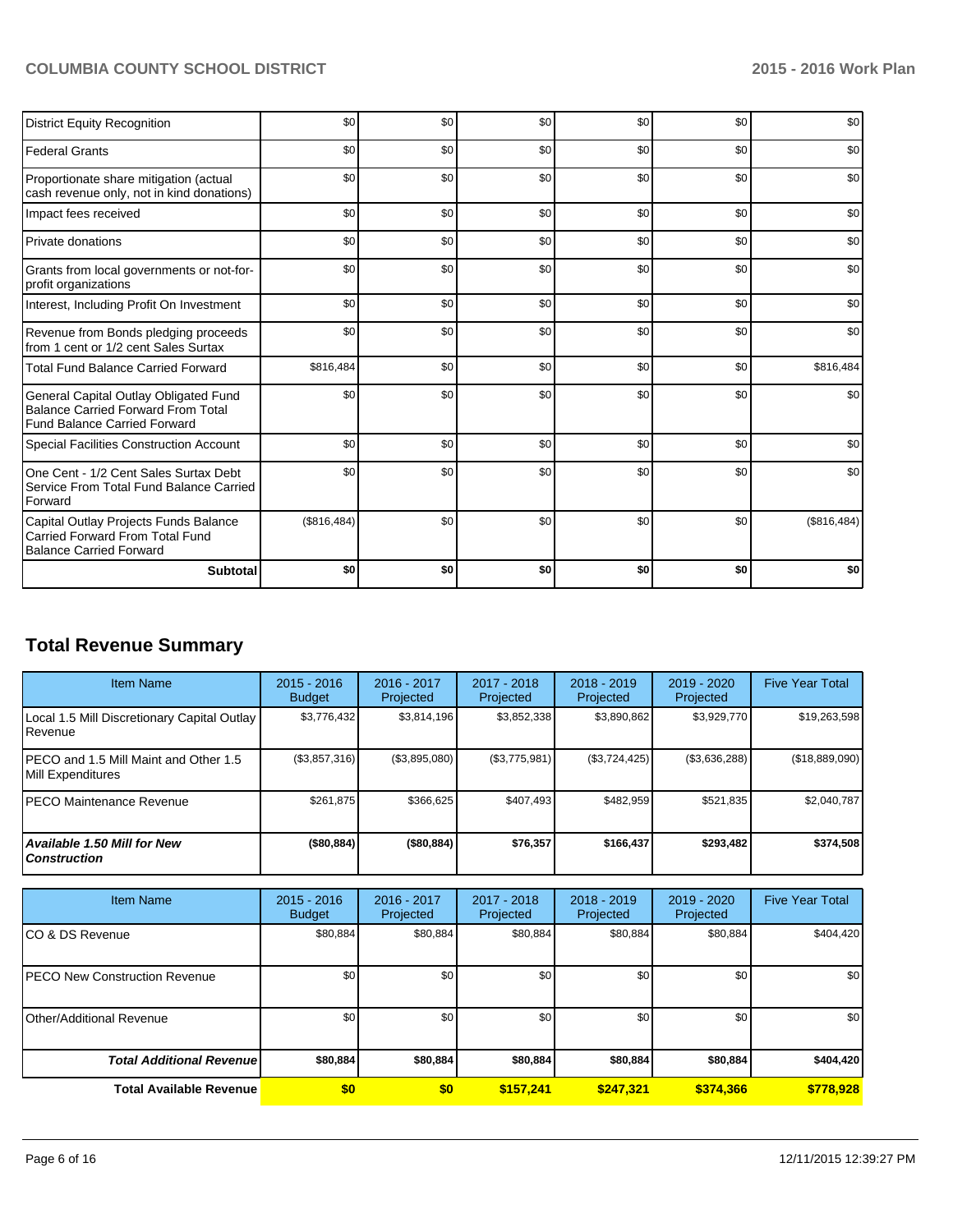# **Project Schedules**

### **Capacity Project Schedules**

Nothing reported for this section. A schedule of capital outlay projects necessary to ensure the availability of satisfactory classrooms for the projected student enrollment in K-12 programs.

| <b>Planned Cost:</b>     |  |  |  |
|--------------------------|--|--|--|
| <b>Student Stations:</b> |  |  |  |
| <b>Total Classrooms:</b> |  |  |  |
| Gross Sq Ft:             |  |  |  |

# **Other Project Schedules**

Major renovations, remodeling, and additions of capital outlay projects that do not add capacity to schools.

| <b>Project Description</b>            | Location                                   | $2015 - 2016$<br><b>Actual Budget</b> | 2016 - 2017<br>Projected | $2017 - 2018$<br>Projected | $2018 - 2019$<br>Projected | $2019 - 2020$<br>Projected | <b>Total</b>  | Funded |
|---------------------------------------|--------------------------------------------|---------------------------------------|--------------------------|----------------------------|----------------------------|----------------------------|---------------|--------|
| Outdoor Assembly Building             | <b>WESTSIDE</b><br><b>ELEMENTARY</b>       | \$0                                   | \$0                      | \$0                        | \$0                        | \$150,000                  | \$150,000 No  |        |
| Auditorium                            | <b>FORT WHITE HIGH</b><br><b>SCHOOL</b>    | \$0                                   | \$0                      | \$0                        | \$247,321                  | \$374,366                  | \$621,687 Yes |        |
| Remodel                               | <b>CHALLENGE LEARNING</b><br><b>CENTER</b> | \$0                                   | \$0                      | \$0                        | \$0                        | \$175,958                  | \$175,958 No  |        |
| Renovate Clinic                       | <b>MELROSE</b><br><b>ELEMENTARY</b>        | \$0                                   | \$0                      | \$0                        | \$200,000                  | \$0                        | \$200,000 No  |        |
| resurface track                       | <b>COLUMBIA SENIOR</b><br><b>HIGH</b>      | \$0                                   | \$0                      | \$0                        | \$0                        | \$463,524                  | \$463,524 No  |        |
| Outdoor Assembly Building             | <b>FIVE POINTS</b><br><b>ELEMENTARY</b>    | \$0                                   | \$0                      | \$0                        | \$0                        | \$150,000                  | \$150,000 No  |        |
| <b>Outdoor Assembly Building</b>      | <b>MELROSE</b><br><b>ELEMENTARY</b>        | \$0                                   | \$0                      | \$0                        | \$0                        | \$150,000                  | \$150,000 No  |        |
| resurface track                       | FORT WHITE HIGH<br><b>SCHOOL</b>           | \$0                                   | \$0                      | \$0                        | \$0                        | \$360,288                  | \$360,288 No  |        |
| renovate media center                 | <b>FORT WHITE PUBLIC</b><br><b>SCHOOL</b>  | \$0                                   | \$0                      | \$0                        | \$663,833                  | \$0                        | \$663,833 No  |        |
| Convert to Sixth Grade Center         | <b>RICHARDSON MIDDLE</b>                   | \$20,000                              | \$0                      | \$0                        | \$0                        | \$0                        | \$20,000 No   |        |
| Renovate Gang Restrooms in<br>Commons | <b>COLUMBIA SENIOR</b><br><b>HIGH</b>      | \$0                                   | \$0                      | \$157,241                  | \$0                        | \$0                        | \$157,241 Yes |        |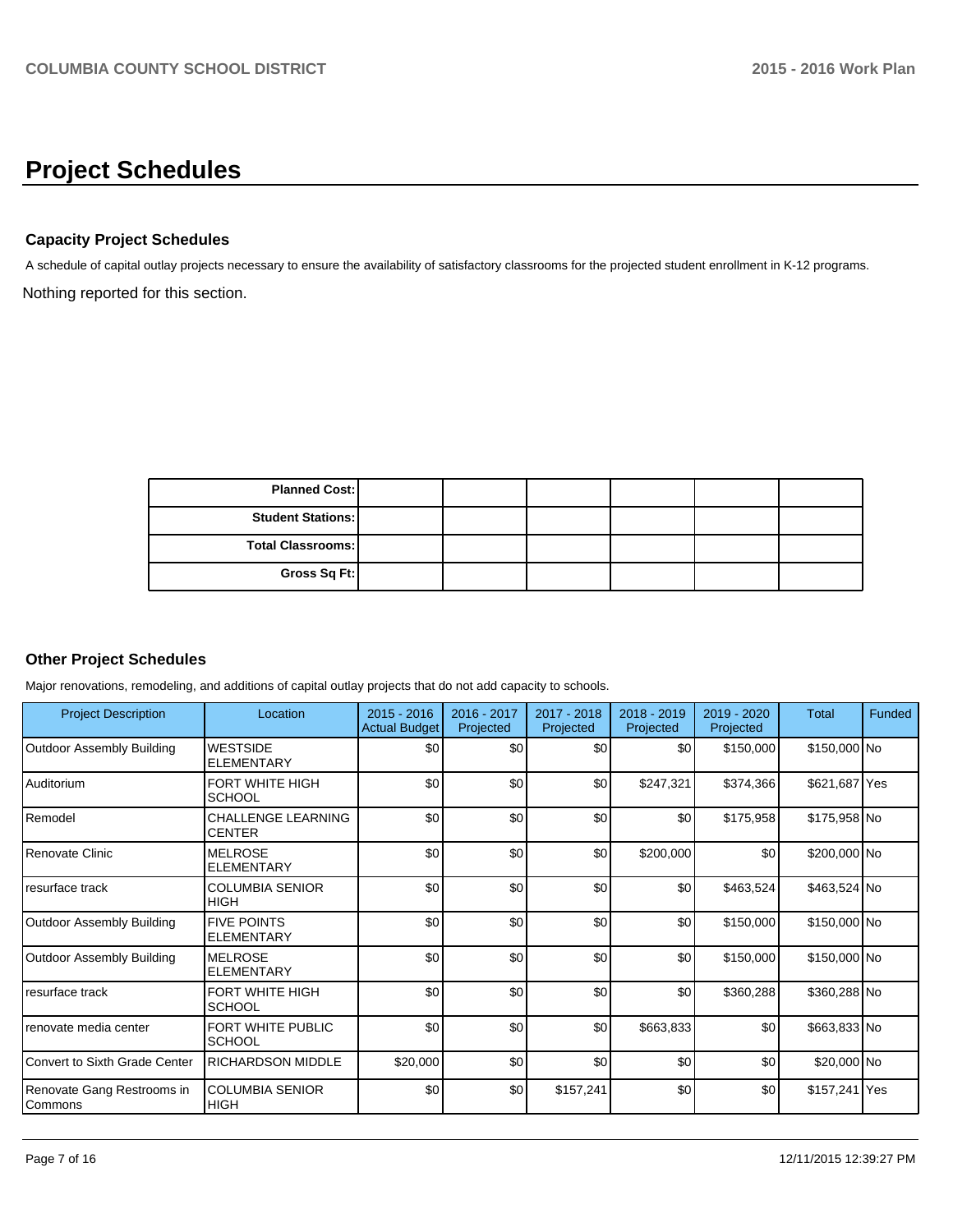| Backup Generator - Servers | <b>ICOLUMBIA</b><br><b>ISUPERINTENDENT'S</b><br><b>OFFICE</b> | \$14,000 | \$0 | \$0       | \$0          | \$0         | \$14,000 No |  |
|----------------------------|---------------------------------------------------------------|----------|-----|-----------|--------------|-------------|-------------|--|
|                            |                                                               | \$34,000 | \$O | \$157.241 | \$1,111,154] | \$1,824,136 | \$3,126,531 |  |

# **Additional Project Schedules**

Any projects that are not identified in the last approved educational plant survey.

Nothing reported for this section.

# **Non Funded Growth Management Project Schedules**

Schedule indicating which projects, due to planned development, that CANNOT be funded from current revenues projected over the next five years.

Nothing reported for this section.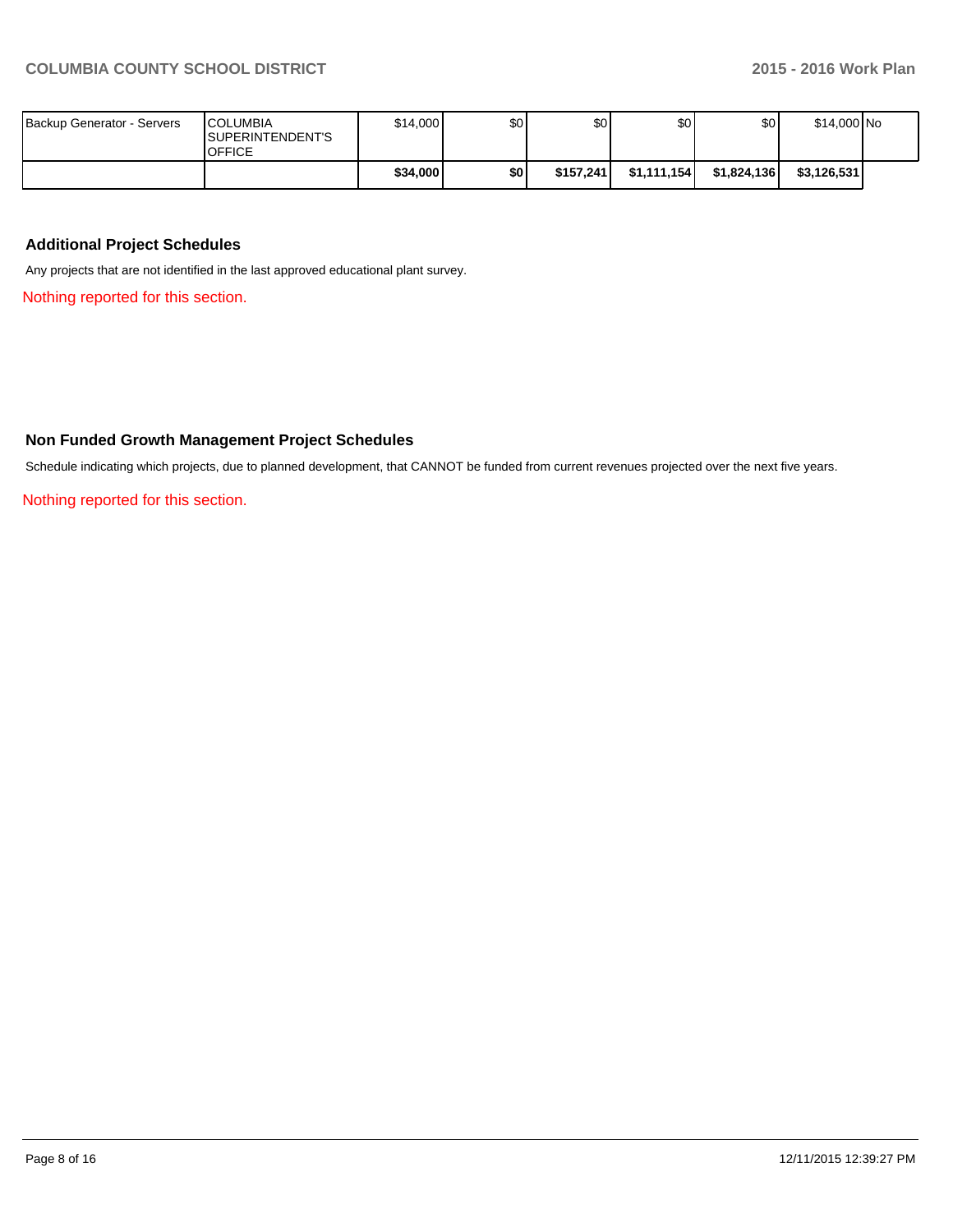# **Capacity Tracking**

| Location                                                           | $2015 -$<br>2016 Satis.<br>Stu. Sta. | Actual<br>$2015 -$<br><b>2016 FISH</b><br>Capacity | Actual<br>$2014 -$<br>2015<br><b>COFTE</b> | # Class<br><b>Rooms</b> | Actual<br>Average<br>$2015 -$<br>2016 Class<br><b>Size</b> | Actual<br>$2015 -$<br>2016<br><b>Utilization</b> | <b>New</b><br>Stu.<br>Capacity | <b>New</b><br>Rooms to<br>be<br>Added/Re<br>moved | Projected<br>$2019 -$<br>2020<br><b>COFTE</b> | Projected<br>$2019 -$<br>2020<br><b>Utilization</b> | Projected<br>$2019 -$<br>2020 Class<br><b>Size</b> |
|--------------------------------------------------------------------|--------------------------------------|----------------------------------------------------|--------------------------------------------|-------------------------|------------------------------------------------------------|--------------------------------------------------|--------------------------------|---------------------------------------------------|-----------------------------------------------|-----------------------------------------------------|----------------------------------------------------|
| <b>COLUMBIA SENIOR</b><br><b>HIGH</b>                              | 2,296                                | 2,181                                              | 1,730                                      | 98                      | 18                                                         | 79.00 %                                          | $\Omega$                       | $\Omega$                                          | 1,729                                         | 79.00 %                                             | 18                                                 |
| <b>RICHARDSON MIDDLE</b>                                           | 1.112                                | 1.000                                              | 548                                        | 49                      | 11                                                         | 55.00 %                                          | $\Omega$                       | $\Omega$                                          | 530                                           | 53.00 %                                             | 11                                                 |
| <b>MELROSE</b><br><b>ELEMENTARY</b>                                | 708                                  | 708                                                | 429                                        | 36                      | 12                                                         | 61.00 %                                          | $\Omega$                       | $\Omega$                                          | 400                                           | 56.00 %                                             | 11                                                 |
| <b>EASTSIDE</b><br><b>ELEMENTARY</b>                               | 677                                  | 677                                                | 573                                        | 36                      | 16                                                         | 85.00 %                                          | $\Omega$                       | $\Omega$                                          | 530                                           | 78.00%                                              | 15                                                 |
| <b>FIVE POINTS</b><br><b>ELEMENTARY</b>                            | 663                                  | 663                                                | 409                                        | 35                      | 12                                                         | 62.00 %                                          | $\Omega$                       | $\Omega$                                          | 419                                           | 63.00 %                                             | 12                                                 |
| FORT WHITE PUBLIC<br><b>SCHOOL</b>                                 | 911                                  | 911                                                | 635                                        | 49                      | 13                                                         | 70.00 %                                          | $\Omega$                       | $\Omega$                                          | 582                                           | 64.00%                                              | 12                                                 |
| <b>SUMMERS</b><br><b>ELEMENTARY</b>                                | 930                                  | 930                                                | 650                                        | 48                      | 14                                                         | 70.00 %                                          | $\Omega$                       | $\Omega$                                          | 520                                           | 56.00 %                                             | 11                                                 |
| NIBLACK ELEMENTARY                                                 | 587                                  | 587                                                | 258                                        | 31                      | 8 <sup>1</sup>                                             | 44.00 %                                          | $\Omega$                       | $\Omega$                                          | 271                                           | 46.00%                                              | 9                                                  |
| <b>CHALLENGE LEARNING</b><br><b>CENTER</b>                         | 204                                  | 204                                                | 100                                        | 10                      | 10 <sup>1</sup>                                            | 49.00 %                                          | 0                              | $\Omega$                                          | 96                                            | 47.00%                                              | 10                                                 |
| <b>LAKE CITY MIDDLE</b>                                            | 1,444                                | 1,299                                              | 1,047                                      | 61                      | 17                                                         | 81.00%                                           | $\overline{0}$                 | $\Omega$                                          | 1,131                                         | 87.00 %                                             | 19                                                 |
| <b>COLUMBIA CITY</b><br><b>ELEMENTARY</b>                          | 768                                  | 768                                                | 582                                        | 42                      | 14                                                         | 76.00 %                                          | $\Omega$                       | $\Omega$                                          | 580                                           | 76.00%                                              | 14                                                 |
| FORT WHITE HIGH<br><b>SCHOOL</b>                                   | 2,000                                | 1,800                                              | 1,078                                      | 86                      | 13                                                         | 60.00 %                                          | 0                              | $\Omega$                                          | 1.140                                         | 63.00 %                                             | 13                                                 |
| <b>WESTSIDE</b><br><b>ELEMENTARY</b>                               | 782                                  | 782                                                | 748                                        | 41                      | 18                                                         | 96.00 %                                          | 0                              | $\Omega$                                          | 712                                           | 91.00%                                              | 17                                                 |
| PINEMOUNT SCHOOL                                                   | 581                                  | 581                                                | 477                                        | 30                      | 16                                                         | 82.00 %                                          | $\Omega$                       | $\Omega$                                          | 510                                           | 88.00%                                              | 17                                                 |
| <b>TRI COUNTY AVIATION</b><br><b>MAINTENANCE</b><br><b>ACADEMY</b> | 84                                   | $\Omega$                                           | $\Omega$                                   | 4                       | $\Omega$                                                   | 0.00%                                            | $\Omega$                       | $\Omega$                                          | 50                                            | 0.00%                                               | 13                                                 |
|                                                                    | 13,747                               | 13,091                                             | 9,264                                      | 656                     | 14                                                         | 70.77 %                                          | $\bf{0}$                       | $\Omega$                                          | 9,200                                         | 70.28%                                              | 14                                                 |

The COFTE Projected Total (9,200) for 2019 - 2020 must match the Official Forecasted COFTE Total (9,200 ) for 2019 - 2020 before this section can be completed. In the event that the COFTE Projected Total does not match the Official forecasted COFTE, then the Balanced Projected COFTE Table should be used to balance COFTE.

| Projected COFTE for 2019 - 2020 |  |  |  |  |  |
|---------------------------------|--|--|--|--|--|
| 3,175                           |  |  |  |  |  |
| 3,696                           |  |  |  |  |  |
|                                 |  |  |  |  |  |
|                                 |  |  |  |  |  |

| <b>Grade Level Type</b> | <b>Balanced Projected</b><br>COFTE for 2019 - 2020 |
|-------------------------|----------------------------------------------------|
| Elementary (PK-3)       |                                                    |
| Middle (4-8)            |                                                    |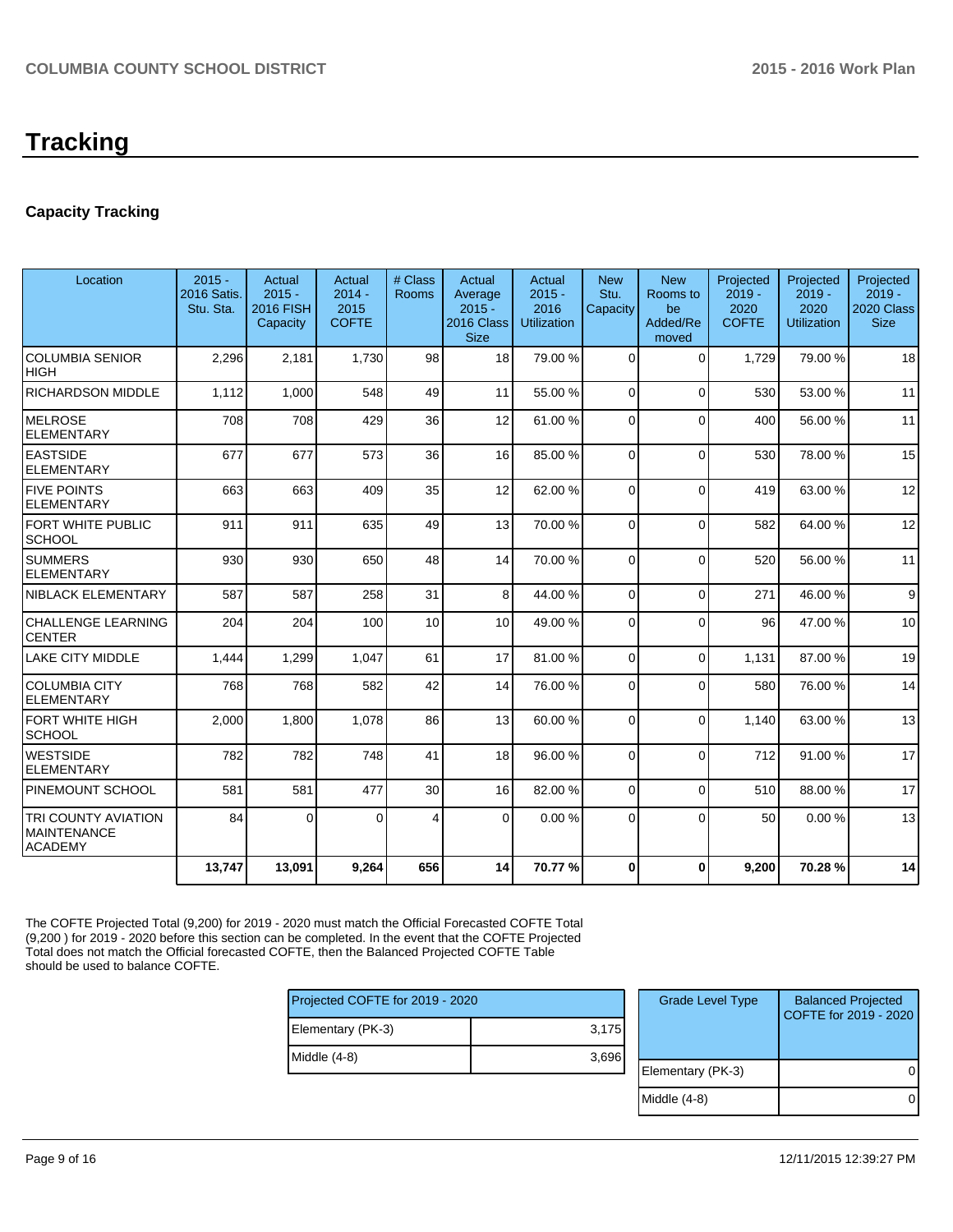| High (9-12) | 2,329 | High (9-12) | JI    |
|-------------|-------|-------------|-------|
|             | 9,200 |             | 9,200 |

#### **Relocatable Replacement**

Number of relocatable classrooms clearly identified and scheduled for replacement in the school board adopted financially feasible 5-year district work program.

| Location                          | 2016<br>2015 | 2016 - 2017 | $-2018$<br>2017 | 2018 - 2019 | 2020<br>$2019 -$ | Year 5 Total |
|-----------------------------------|--------------|-------------|-----------------|-------------|------------------|--------------|
| Total Relocatable Replacements: I |              |             |                 |             |                  |              |

#### **Charter Schools Tracking**

Information regarding the use of charter schools.

| Location-Type   | # Relocatable<br>units or<br>permanent<br>classrooms | Owner             | Year Started or I<br>Scheduled | Student<br><b>Stations</b> | <b>Students</b><br>Enrolled | Years in<br>Contract | <b>Total Charter</b><br><b>Students</b><br>projected for<br>$2019 - 2020$ |
|-----------------|------------------------------------------------------|-------------------|--------------------------------|----------------------------|-----------------------------|----------------------|---------------------------------------------------------------------------|
| Belmont Academy |                                                      | 22 LEASE PURCHASE | 2013                           | 448                        | 438                         |                      | 572                                                                       |
|                 | 22 <sub>1</sub>                                      |                   |                                | 448                        | 438                         |                      | 572                                                                       |

#### **Special Purpose Classrooms Tracking**

The number of classrooms that will be used for certain special purposes in the current year, by facility and type of classroom, that the district will, 1), not use for educational purposes, and 2), the co-teaching classrooms that are not open plan classrooms and will be used for educational purposes.

| School                          | School Type | $\#$ of Elementary $\#$ of Middle 4-8<br><b>K-3 Classrooms L</b> | <b>Classrooms</b> | $\#$ of High 9-12<br><b>Classrooms</b> | # of $ESE$<br><b>Classrooms</b> | # of Combo<br><b>Classrooms</b> | Total<br><b>Classrooms</b> |
|---------------------------------|-------------|------------------------------------------------------------------|-------------------|----------------------------------------|---------------------------------|---------------------------------|----------------------------|
| Total Educational Classrooms: I |             |                                                                  |                   |                                        |                                 |                                 | 01                         |
|                                 |             |                                                                  |                   |                                        |                                 |                                 |                            |
| School                          | School Type | $\#$ of Elementary $\#$ of Middle 4-8<br>K-3 Classrooms          | <b>Classrooms</b> | $\#$ of High 9-12<br><b>Classrooms</b> | # of $ESE$<br><b>Classrooms</b> | # of Combo<br><b>Classrooms</b> | Total<br><b>Classrooms</b> |

**Total Co-Teaching Classrooms: 0 0 0 0 0 0**

#### **Infrastructure Tracking**

**Necessary offsite infrastructure requirements resulting from expansions or new schools. This section should include infrastructure information related to capacity project schedules and other project schedules (Section 4).**

Not Specified

**Proposed location of planned facilities, whether those locations are consistent with the comprehensive plans of all affected local governments, and recommendations for infrastructure and other improvements to land adjacent to existing facilities. Provisions of 1013.33(12), (13) and (14) and 1013.36 must be addressed for new facilities planned within the 1st three years of the plan (Section 5).**

Not Specified

**Consistent with Comp Plan?** No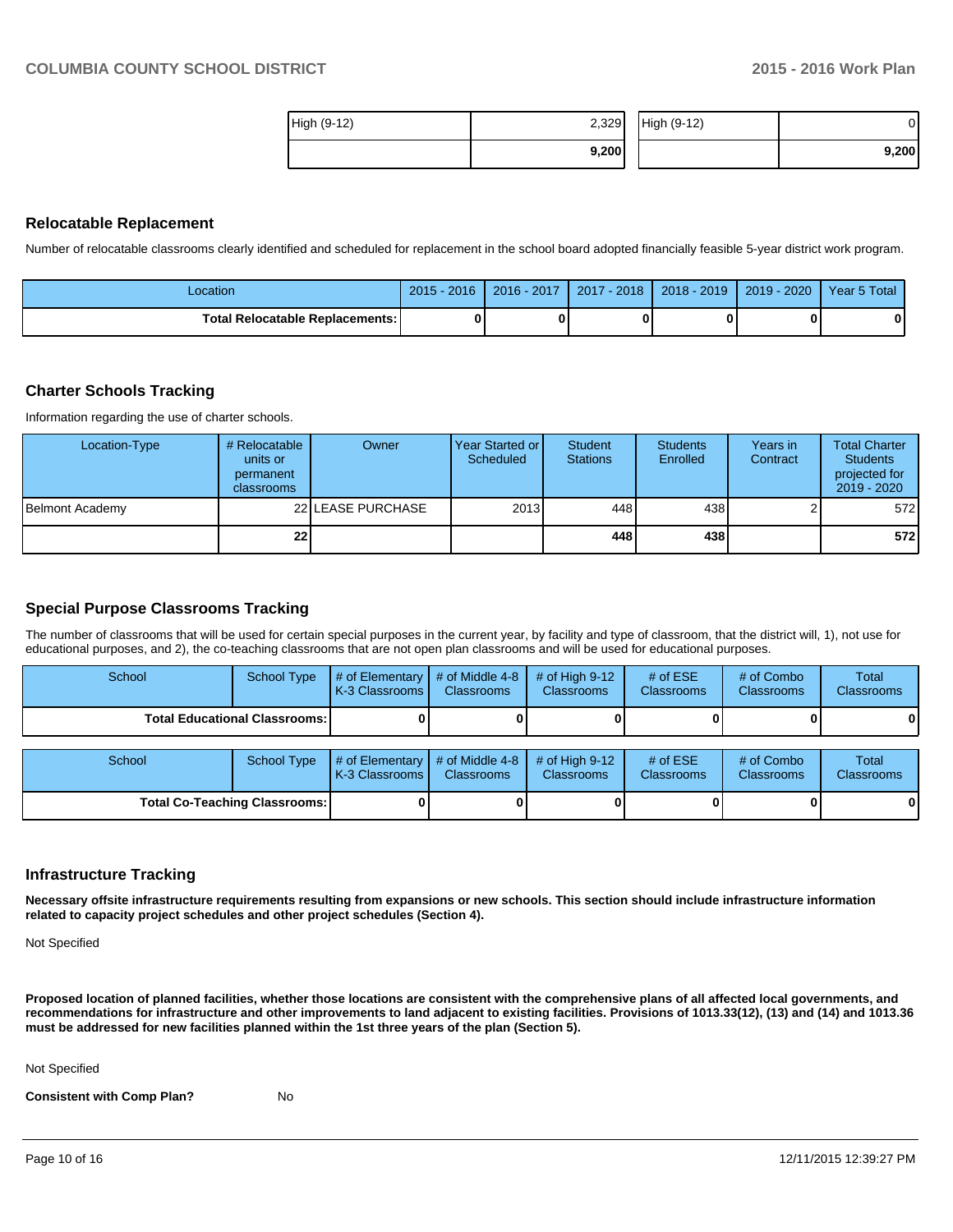## **Net New Classrooms**

The number of classrooms, by grade level and type of construction, that were added during the last fiscal year.

| List the net new classrooms added in the 2014 - 2015 fiscal year.                                                                                       |                              |                                   |                                |                                                                        | List the net new classrooms to be added in the 2015 - 2016 fiscal<br>Ivear. |                            |                                |                        |
|---------------------------------------------------------------------------------------------------------------------------------------------------------|------------------------------|-----------------------------------|--------------------------------|------------------------------------------------------------------------|-----------------------------------------------------------------------------|----------------------------|--------------------------------|------------------------|
| "Classrooms" is defined as capacity carrying classrooms that are added to increase<br>capacity to enable the district to meet the Class Size Amendment. |                              |                                   |                                | Totals for fiscal year 2015 - 2016 should match totals in Section 15A. |                                                                             |                            |                                |                        |
| Location                                                                                                                                                | $2014 - 2015$ #<br>Permanent | $2014 - 2015$ #<br><b>Modular</b> | $2014 - 2015$ #<br>Relocatable | $2014 - 2015$<br>Total                                                 | $2015 - 2016$ #<br>Permanent                                                | $2015 - 2016$ #<br>Modular | $2015 - 2016$ #<br>Relocatable | $2015 - 2016$<br>Total |
| Elementary (PK-3)                                                                                                                                       |                              |                                   |                                |                                                                        |                                                                             |                            |                                |                        |
| Middle (4-8)                                                                                                                                            |                              |                                   |                                |                                                                        |                                                                             |                            |                                |                        |
| High (9-12)                                                                                                                                             |                              |                                   |                                |                                                                        |                                                                             |                            |                                |                        |
|                                                                                                                                                         |                              |                                   |                                |                                                                        |                                                                             |                            |                                | 0                      |

#### **Relocatable Student Stations**

Number of students that will be educated in relocatable units, by school, in the current year, and the projected number of students for each of the years in the workplan.

| <b>Site</b>                             | $2015 - 2016$   | 2016 - 2017 | 2017 - 2018 | $2018 - 2019$ | $2019 - 2020$  | 5 Year Average |
|-----------------------------------------|-----------------|-------------|-------------|---------------|----------------|----------------|
| ICOLUMBIA SENIOR HIGH                   | 200             | 220         | 220         | 220           | 0              | 172            |
| <b>IRICHARDSON MIDDLE</b>               | 22              | 22          | 22          | 22            | 0              | 18             |
| <b>IMELROSE ELEMENTARY</b>              | 36              | 36          | 36          | 36            | 0              | 29             |
| <b>LEASTSIDE ELEMENTARY</b>             | 0               | $\Omega$    | 0           | $\Omega$      | 0              | $\overline{0}$ |
| <b>IFIVE POINTS ELEMENTARY</b>          | 72              | 72          | 72          | 72            | $\Omega$       | 58             |
| FORT WHITE PUBLIC SCHOOL                | 33 <sup>1</sup> | 33          | 33          | 33            | $\overline{0}$ | 26             |
| FORT WHITE HIGH SCHOOL                  | 0               | $\Omega$    | 0           | $\Omega$      | $\Omega$       | $\overline{0}$ |
| <b>IWESTSIDE ELEMENTARY</b>             | 22              | U           | ∩           | $\Omega$      | 0              | $\overline{4}$ |
| <b>SUMMERS ELEMENTARY</b>               | 72              | 72          | 72          | 72            | 0              | 58             |
| NIBLACK ELEMENTARY                      | 90 <sub>0</sub> | 90          | 90          | 90            | 0              | 72             |
| CHALLENGE LEARNING CENTER               | 80              | 140         | 140         | 140           | 0              | 100            |
| <b>LAKE CITY MIDDLE</b>                 | $\Omega$        | 0           | 0           | $\Omega$      | 0              | $\Omega$       |
| COLUMBIA CITY ELEMENTARY                | 0               | $\Omega$    | $\Omega$    | $\Omega$      | $\Omega$       | $\overline{0}$ |
| <b>PINEMOUNT SCHOOL</b>                 | <sup>o</sup>    | 72          | 72          | 72            | 0              | 43             |
| TRI COUNTY AVIATION MAINTENANCE ACADEMY | 66              | 0           | 0           | $\Omega$      | 0              | 13             |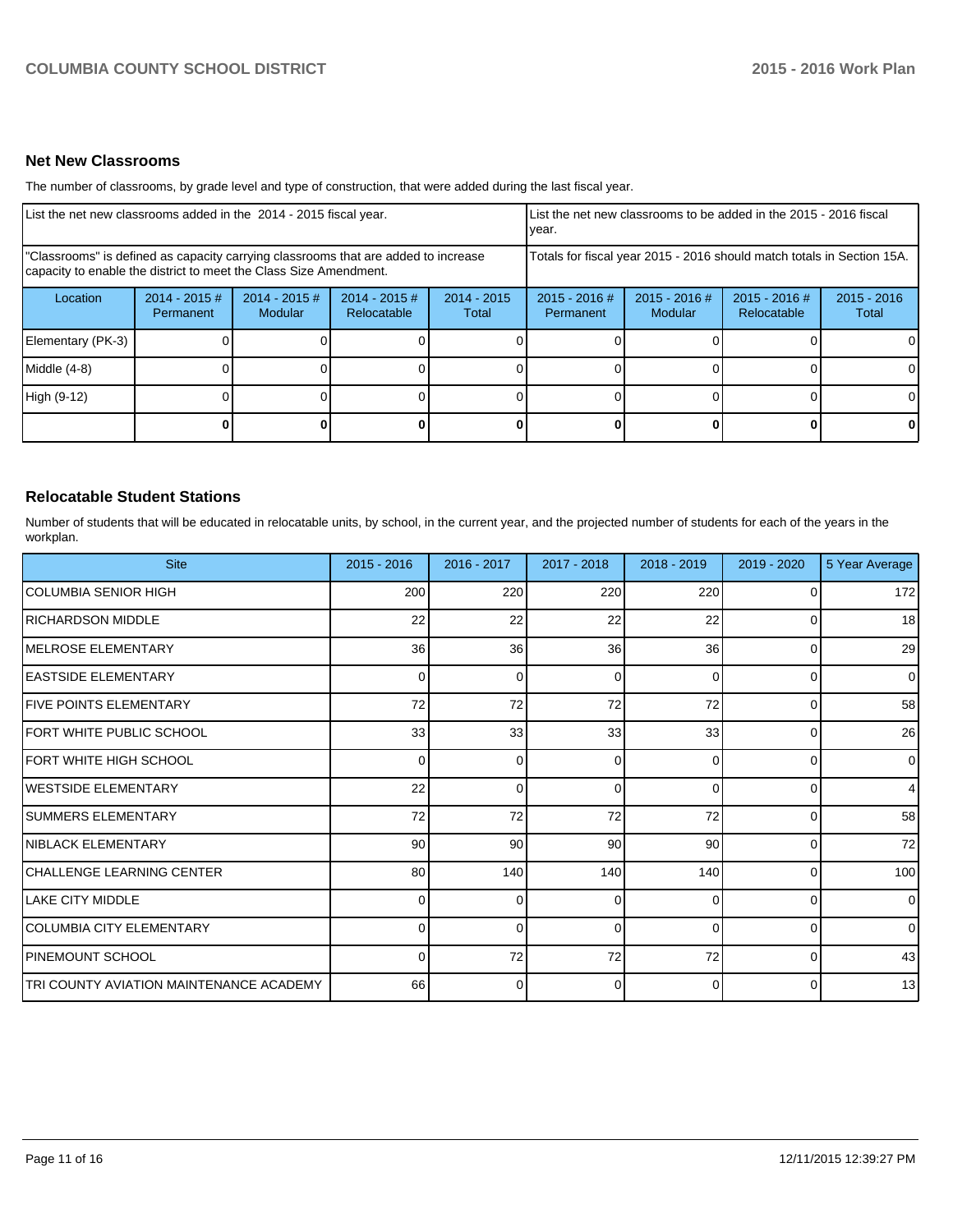| Totals for COLUMBIA COUNTY SCHOOL DISTRICT        |       |       |       |       |       |       |
|---------------------------------------------------|-------|-------|-------|-------|-------|-------|
| Total students in relocatables by year.           | 693   | 757   | 757   | 757   | 0     | 593   |
| Total number of COFTE students projected by year. | 9,277 | 9,261 | 9,217 | 9,192 | 9,200 | 9,229 |
| Percent in relocatables by year.                  | 7 % I | 8%    | 8%    | 8 % I | 0 % I | 6 %   |

# **Leased Facilities Tracking**

Exising leased facilities and plans for the acquisition of leased facilities, including the number of classrooms and student stations, as reported in the educational plant survey, that are planned in that location at the end of the five year workplan.

| Location                                | # of Leased<br>Classrooms 2015 -<br>2016 | <b>FISH Student</b><br><b>Stations</b> | Owner | # of Leased<br>Classrooms 2019 -<br>2020 | <b>FISH Student</b><br><b>Stations</b> |
|-----------------------------------------|------------------------------------------|----------------------------------------|-------|------------------------------------------|----------------------------------------|
| <b>COLUMBIA SENIOR HIGH</b>             |                                          | 0                                      |       | $\Omega$                                 | 01                                     |
| <b>RICHARDSON MIDDLE</b>                | 0                                        | 0                                      |       | 0                                        | 0                                      |
| IMELROSE ELEMENTARY                     | $\Omega$                                 | 0                                      |       | $\Omega$                                 | 01                                     |
| <b>IEASTSIDE ELEMENTARY</b>             | 0                                        | 0                                      |       | 0                                        | $\overline{0}$                         |
| <b>IFIVE POINTS ELEMENTARY</b>          | $\Omega$                                 | 0                                      |       | 0                                        | $\overline{0}$                         |
| <b>IFORT WHITE PUBLIC SCHOOL</b>        | $\Omega$                                 | <sup>0</sup>                           |       | $\Omega$                                 | $\overline{0}$                         |
| <b>SUMMERS ELEMENTARY</b>               | $\Omega$                                 | $\Omega$                               |       | 0                                        | $\overline{0}$                         |
| NIBLACK ELEMENTARY                      | 0                                        |                                        |       | 0                                        | ٥I                                     |
| CHALLENGE LEARNING CENTER               | $\Omega$                                 |                                        |       | 0                                        | $\overline{0}$                         |
| <b>ILAKE CITY MIDDLE</b>                | $\Omega$                                 |                                        |       | 0                                        | $\overline{0}$                         |
| <b>ICOLUMBIA CITY ELEMENTARY</b>        | O                                        |                                        |       | $\Omega$                                 | $\overline{0}$                         |
| <b>IFORT WHITE HIGH SCHOOL</b>          | $\Omega$                                 | 0                                      |       | $\Omega$                                 | $\overline{0}$                         |
| <b>I</b> WESTSIDE ELEMENTARY            | 0                                        | 0                                      |       | $\Omega$                                 | 0                                      |
| <b>PINEMOUNT SCHOOL</b>                 | 0                                        | 0                                      |       | 0                                        | ٥I                                     |
| TRI COUNTY AVIATION MAINTENANCE ACADEMY | $\Omega$                                 | 0                                      |       | $\Omega$                                 | 0                                      |
|                                         | 0                                        | 0                                      |       | 0                                        | 0                                      |

# **Failed Standard Relocatable Tracking**

Relocatable units currently reported by school, from FISH, and the number of relocatable units identified as 'Failed Standards'.

Nothing reported for this section.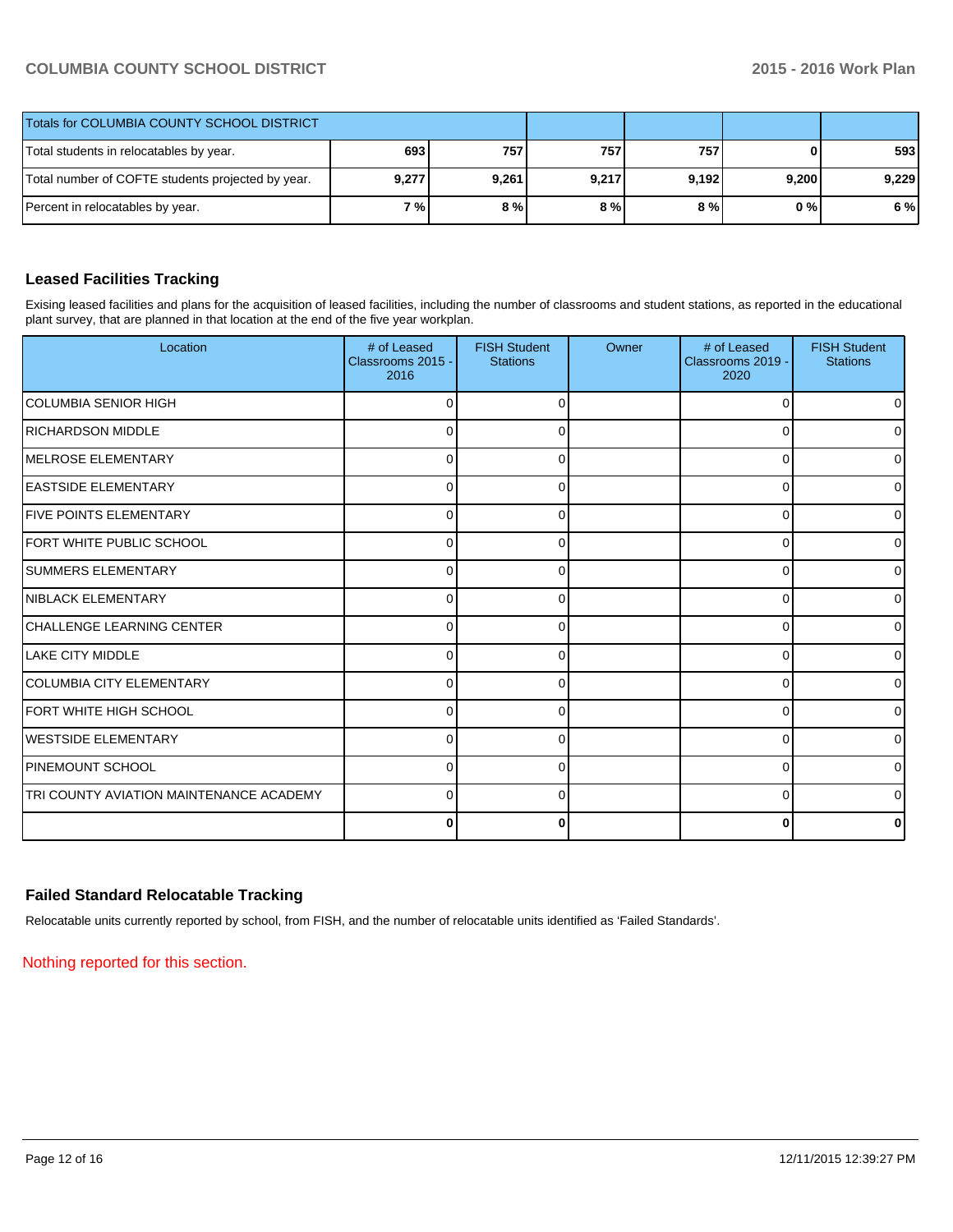# **Planning**

#### **Class Size Reduction Planning**

**Plans approved by the school board that reduce the need for permanent student stations such as acceptable school capacity levels, redistricting, busing, year-round schools, charter schools, magnet schools, public-private partnerships, multitrack scheduling, grade level organization, block scheduling, or other alternatives.**

The district plans to monitor the need for permanent student stations and make the necessary steps to reduce them by; transporting, block scheduling, grade level organizations, blended learning, etc

# **School Closure Planning**

**Plans for the closure of any school, including plans for disposition of the facility or usage of facility space, and anticipated revenues.**

Not Specified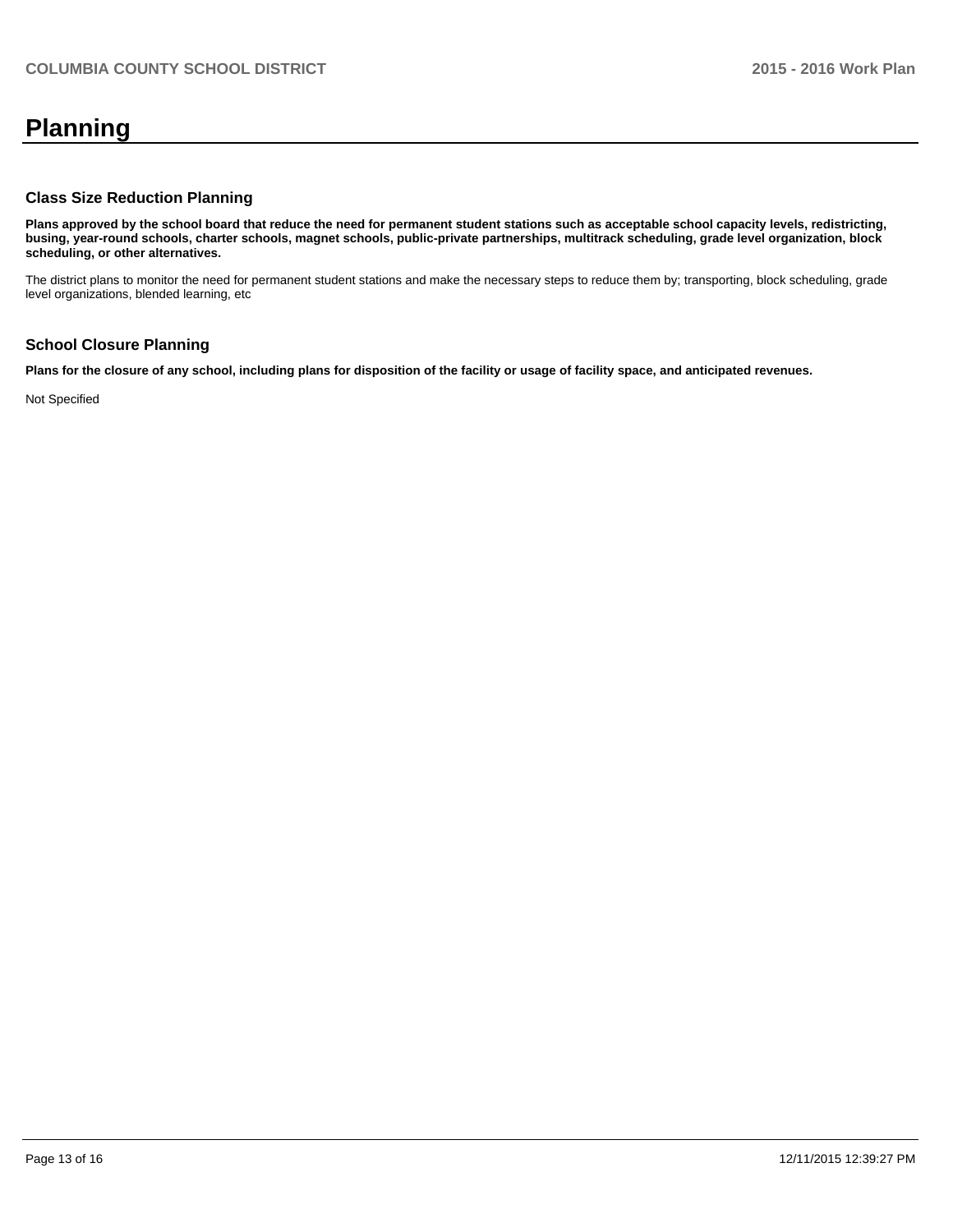# **Long Range Planning**

#### **Ten-Year Maintenance**

District projects and locations regarding the projected need for major renovation, repair, and maintenance projects within the district in years 6-10 beyond the projects plans detailed in the five years covered by the work plan.

Nothing reported for this section.

#### **Ten-Year Capacity**

Schedule of capital outlay projects projected to ensure the availability of satisfactory student stations for the projected student enrollment in K-12 programs for the future 5 years beyond the 5-year district facilities work program.

Nothing reported for this section.

#### **Ten-Year Planned Utilization**

Schedule of planned capital outlay projects identifying the standard grade groupings, capacities, and planned utilization rates of future educational facilities of the district for both permanent and relocatable facilities.

| <b>Grade Level Projections</b>  | <b>FISH</b><br>Student<br><b>Stations</b> | Actual 2014 -<br>2015 FISH<br>Capacity | Actual<br>$2014 -$<br>2015<br><b>COFTE</b> | Actual 2014 - 2015<br><b>Utilization</b> | Actual 2015 - 2016 / 2024 - 2025 new<br>Student Capacity to be added/removed | Projected 2024<br>2025 COFTE | $-$ Projected 2024 -<br>2025 Utilization |
|---------------------------------|-------------------------------------------|----------------------------------------|--------------------------------------------|------------------------------------------|------------------------------------------------------------------------------|------------------------------|------------------------------------------|
| Elementary - District<br>Totals | 6,893                                     | 6,893                                  | 5,082.00                                   | 73.73 %                                  |                                                                              | 5,410                        | 78.49 %                                  |
| Middle - District Totals        | 4.578                                     | 4,118                                  | 2.910.00                                   | 70.67 %                                  | 50                                                                           | 2.550                        | 61.18 %                                  |
| High - District Totals          | 2.462                                     | 2.338                                  | .668.00                                    | 71.34 %                                  | 40                                                                           | 2.465                        | 103.66 %                                 |
| Other - ESE, etc                | 284                                       | 284                                    | 82.00                                      | 28.87 %                                  | 115                                                                          | 93                           | 23.31 %                                  |
|                                 | 14,217                                    | 13,633                                 | 9,742.00                                   | 71.46 %                                  | 205                                                                          | 10,518                       | 76.01 %                                  |

**Combination schools are included with the middle schools for student stations, capacity, COFTE and utilization purposes because these facilities all have a 90% utilization factor. Use this space to explain or define the grade groupings for combination schools.**

No comments to report.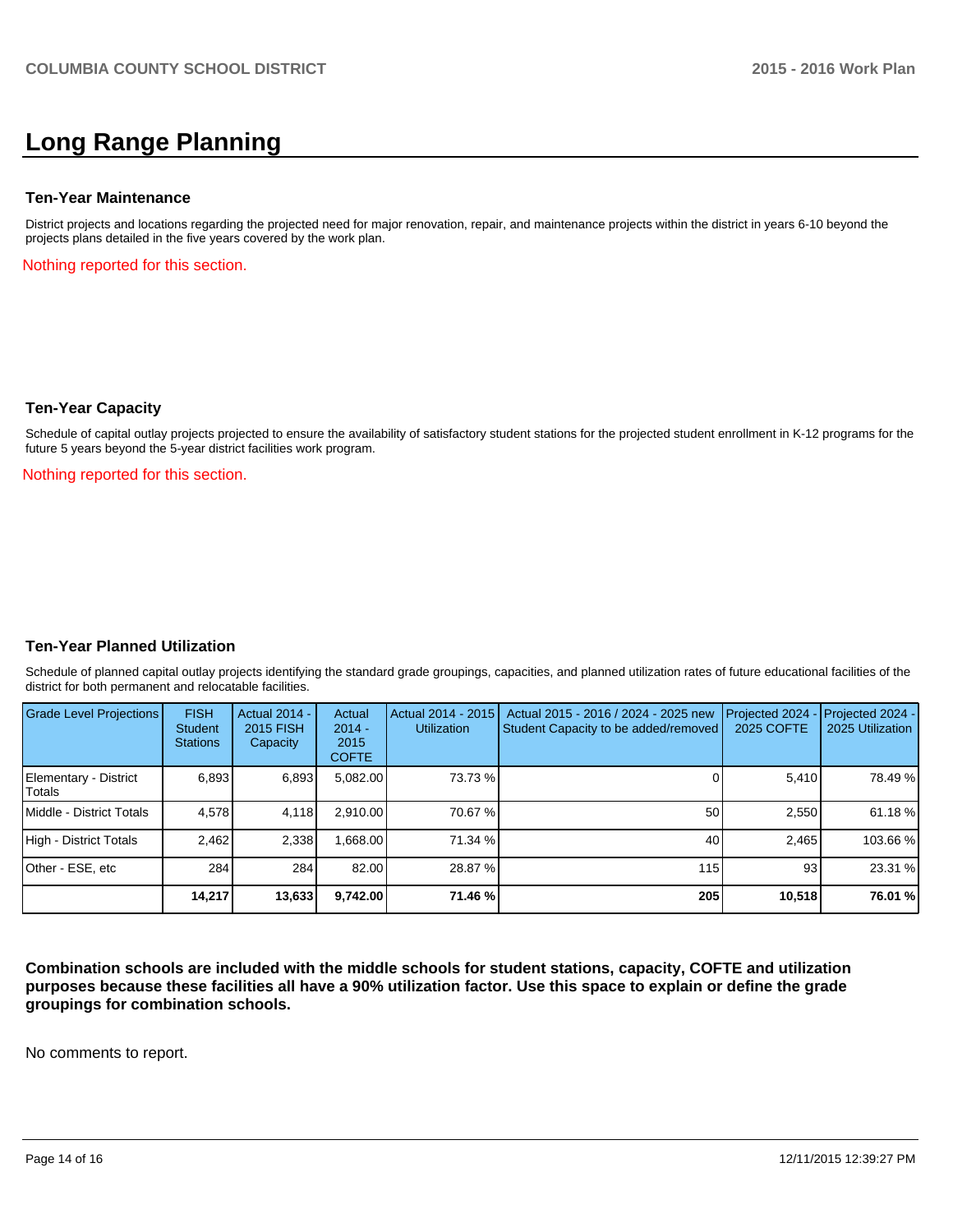#### **Ten-Year Infrastructure Planning**

**Proposed Location of Planned New, Remodeled, or New Additions to Facilities in 06 thru 10 out years (Section 28).**

Nothing reported for this section.

Plans for closure of any school, including plans for disposition of the facility or usage of facility space, and anticipated revenues in the 06 thru 10 out **years (Section 29).**

Nothing reported for this section.

#### **Twenty-Year Maintenance**

District projects and locations regarding the projected need for major renovation, repair, and maintenance projects within the district in years 11-20 beyond the projects plans detailed in the five years covered by the work plan.

Nothing reported for this section.

## **Twenty-Year Capacity**

Schedule of capital outlay projects projected to ensure the availability of satisfactory student stations for the projected student enrollment in K-12 programs for the future 11-20 years beyond the 5-year district facilities work program.

Nothing reported for this section.

#### **Twenty-Year Planned Utilization**

Schedule of planned capital outlay projects identifying the standard grade groupings, capacities, and planned utilization rates of future educational facilities of the district for both permanent and relocatable facilities.

| <b>Grade Level Projections</b>         | <b>FISH</b><br><b>Student</b><br><b>Stations</b> | <b>Actual 2014 -</b><br>2015 FISH<br>Capacity | Actual<br>$2014 -$<br>2015<br><b>COFTE</b> | Actual 2014 - 2015<br><b>Utilization</b> | Actual 2015 - 2016 / 2034 - 2035 new<br>Student Capacity to be added/removed | Projected 2034<br>2035 COFTE | Projected 2034 -<br>2035 Utilization |
|----------------------------------------|--------------------------------------------------|-----------------------------------------------|--------------------------------------------|------------------------------------------|------------------------------------------------------------------------------|------------------------------|--------------------------------------|
| Elementary - District<br><b>Totals</b> | 6,893                                            | 6,893                                         | 5,082.00                                   | 73.73 %                                  |                                                                              | 5,082                        | 73.72 %                              |
| Middle - District Totals               | 4.578                                            | 4.118                                         | 2.910.00                                   | 70.67 %                                  |                                                                              | 2.910                        | 70.65 %                              |
| High - District Totals                 | 2.462                                            | 2.338                                         | .668.00                                    | 71.34 %                                  |                                                                              | 1.668                        | 71.31 %                              |
| Other - ESE, etc                       | 284                                              | 284                                           | 82.00                                      | 28.87 %                                  |                                                                              | 82                           | 28.77 %                              |
|                                        | 14.217                                           | 13,633                                        | 9,742.00                                   | 71.46 %                                  |                                                                              | 9,742                        | 71.44 %                              |